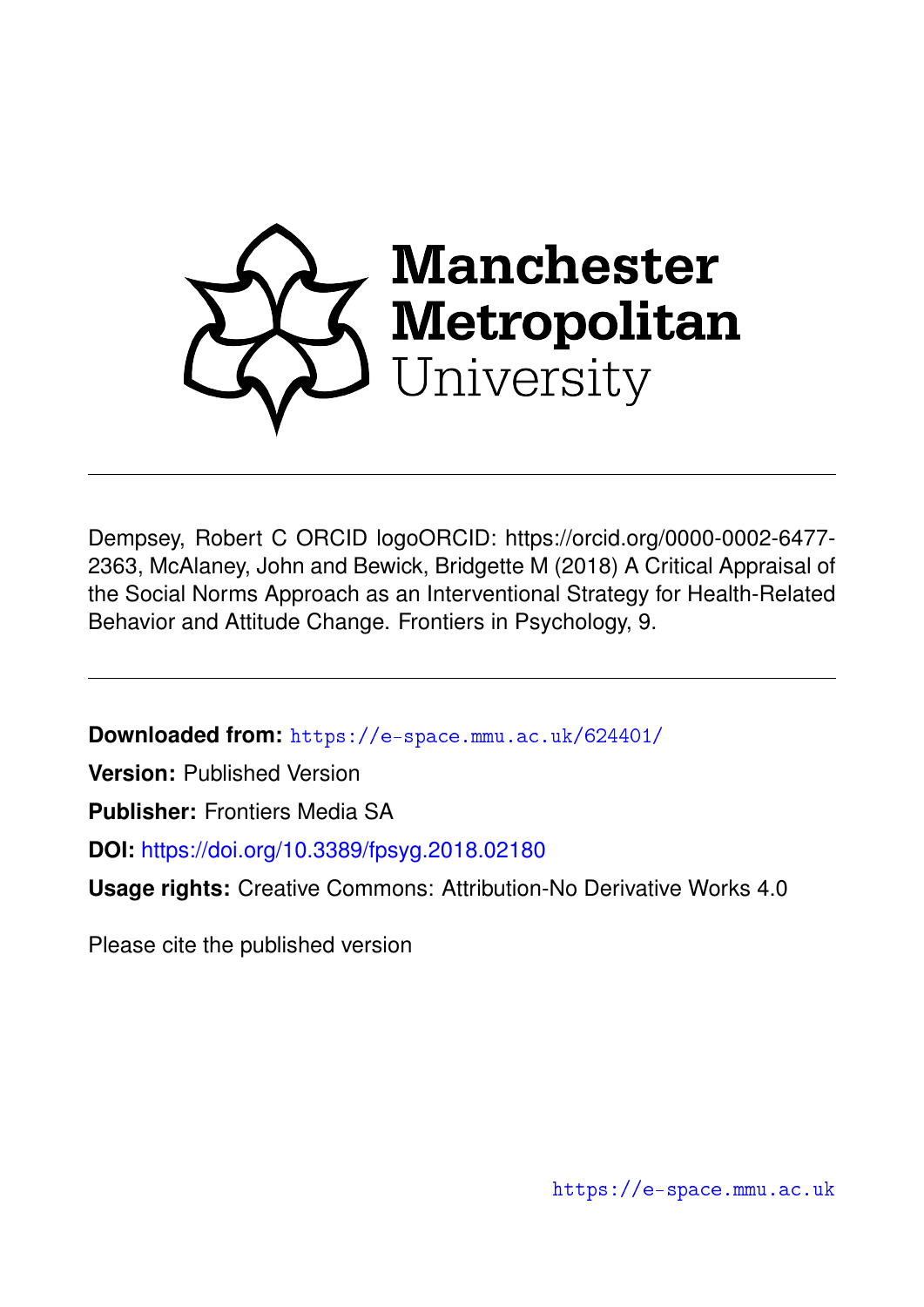



# A Critical Appraisal of the Social [Norms Approach as an Interventional](https://www.frontiersin.org/articles/10.3389/fpsyg.2018.02180/full) Strategy for Health-Related Behavior and Attitude Change

#### [Robert C. Dempsey](http://loop.frontiersin.org/people/464301/overview)1\*, [John McAlaney](http://loop.frontiersin.org/people/260492/overview)<sup>2</sup> and [Bridgette M. Bewick](http://loop.frontiersin.org/people/576593/overview)<sup>3</sup>

<sup>1</sup> Staffordshire Centre for Psychological Research and Centre for Health Psychology, Department of Psychology, School of Life Sciences and Education, Staffordshire University, Stoke-on-Trent, United Kingdom, <sup>2</sup> Department of Psychology, Faculty of Science and Technology, Bournemouth University, Bournemouth, United Kingdom, <sup>3</sup> Division of Psychological and Social Medicine, School of Medicine, Leeds Institute of Health Sciences, University of Leeds, Leeds, United Kingdom

The Social Norms Approach is a widely used intervention strategy for promoting positive health-related behaviors. The Approach operates on the premise that individuals misperceive their peers' behaviors and attitudes, with evidence of under- and overestimations of behaviors and peer approval for a range of positive and negative behaviors respectively. The greater these misperceptions, the more likely an individual is to engage in negative behaviors such as consuming heavier amounts of alcohol and other substances and reduce positive behaviors such as eating healthily and using sun protection. However, there are many complexities associated with the use of social norms feedback in interventions and empirical studies. Many social norms interventions do not attempt to change misperceptions of social norms or measure changes in normative perceptions pre- and post-intervention. This has led to a conflation of generic social norms interventions with those that are explicitly testing the Approach's assumptions that it is misperceptions of peer norms which drive behavior. The aim of the present review was to provide a critical appraisal of the use of the Social Norms Approach as an intervention strategy for health-related behaviors, identify the current issues with its evidence base, highlight key opportunities and challenges facing the approach, and make recommendations for good practice when using the approach. There are three core challenges and areas for improved practice when using the Social Norms Approach. Firstly, improvements in the methodological rigor and clarity of reporting of 'social norms' research, ensuring that studies are testing the approach's assumption of the role of misperceptions on behaviors are differentiated from studies investigating other forms of 'social norms.' Secondly, the need for a more explicit, unified and testable theoretical model outlining the development of normative misperceptions which can be translated into interventional studies. Finally, a need for a more robust evaluation of social norms interventions in addition to randomized controlled trials, such as the inclusion of process evaluations, qualitative studies of participant experiences of social norms feedback, and alternative study designs better suited for real-world public health settings. Such improvements are required to ensure that the Social Norms Approach is adequately tested and evaluated.

#### **OPEN ACCESS**

#### Edited by:

Changiz Mohiyeddini, Northeastern University, United States

#### Reviewed by:

Maxine Sharps, Coventry University, United Kingdom Dana M. Litt University of North Texas Health Science Center, United States

> \*Correspondence: Robert C. Dempsey robert.dempsey@staffs.ac.uk

#### Specialty section:

This article was submitted to Clinical and Health Psychology, a section of the journal Frontiers in Psychology

Received: 21 February 2018 Accepted: 22 October 2018 Published: 06 November 2018

#### Citation:

Dempsey RC, McAlaney J and Bewick BM (2018) A Critical Appraisal of the Social Norms Approach as an Interventional Strategy for Health-Related Behavior and Attitude Change. Front. Psychol. 9:2180. doi: [10.3389/fpsyg.2018.02180](https://doi.org/10.3389/fpsyg.2018.02180)

Keywords: social norms, health behaviors, normative misperceptions, substance use, intervention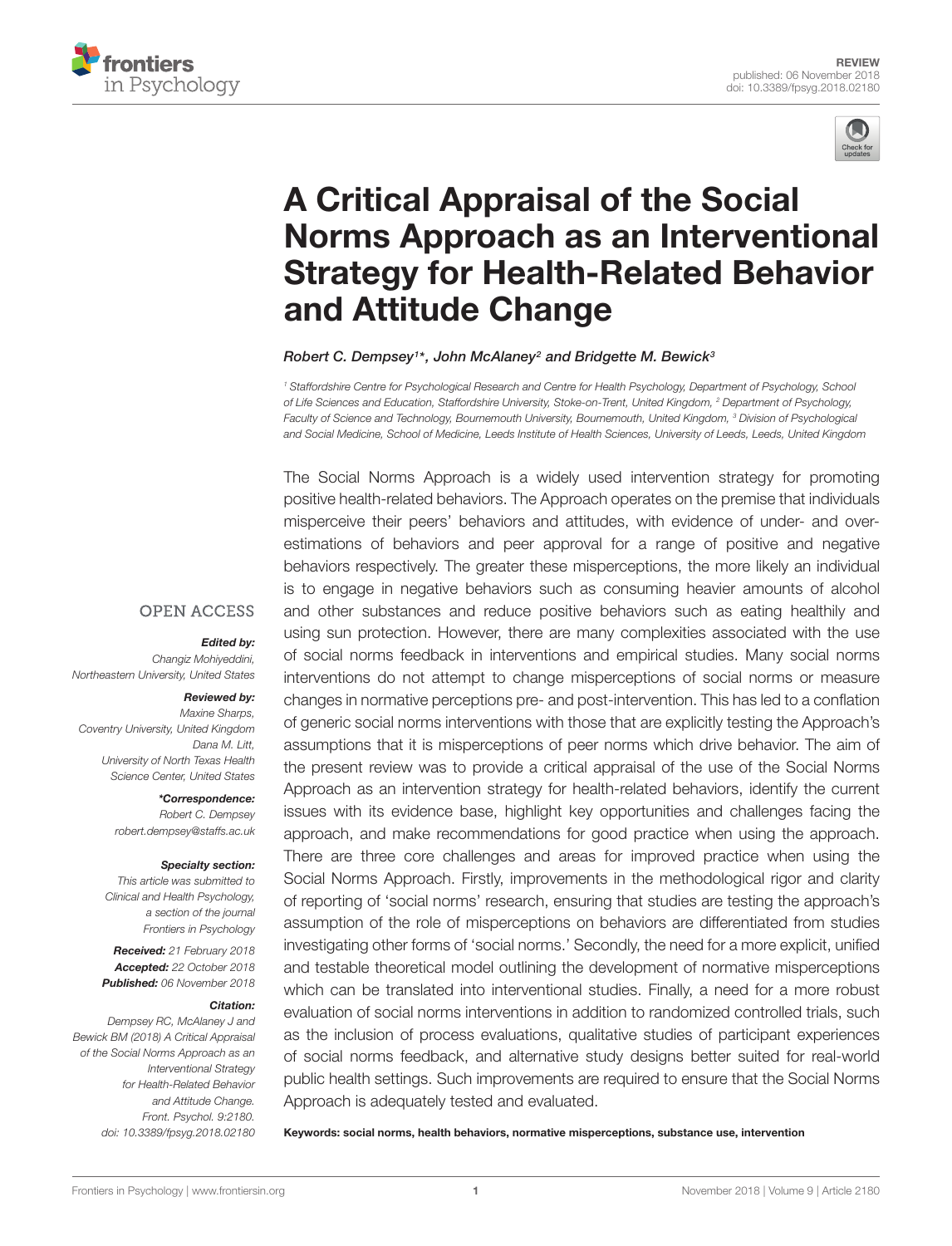# **INTRODUCTION**

Social Norms are important determinants of health-related behaviors and feature in a number of prominent psychological theoretical models of health behavior [\(Ajzen,](#page-13-0) [1991;](#page-13-0) [Gerrard](#page-13-1) [et al.,](#page-13-1) [2008\)](#page-13-1). Social norms are typically defined as "rules and standards that are understood by members of a group, and that guide or constrain social behaviors without the force of law" [\(Cialdini and Trost,](#page-13-2) [1998,](#page-13-2) p. 152), and often relate to a perceived social pressure to engage or not engage in specific behaviors [\(Ajzen,](#page-13-0) [1991\)](#page-13-0). Social norms tend to work in an implicit manner, where individuals' perceptions of normative behaviors are used to guide behavioral patterns and intentions, but can be based on direct and explicit communication between group members [\(Hogg and Reid,](#page-14-0) [2006\)](#page-14-0). Although social norms can be conceptualized in different ways [\(Lapinski and Rimal,](#page-14-1) [2005;](#page-14-1) [Chung and Rimal,](#page-13-3) [2016\)](#page-13-3), the role of perceived normative peer behaviors and attitudes have emerged as key predictors of health behaviors. There is also evidence that individuals can be poor at estimating the actual behavioral and attitudinal norms of their peers and affiliated social groups [\(Perkins and Berkowitz,](#page-16-0) [1986;](#page-16-0) [McAlaney et al.,](#page-15-0) [2011\)](#page-15-0). An important consequence of such social norm misconceptions, or "normative misperceptions," is the potential engagement in unhealthy behaviors due to a false belief that such behaviors are commonplace amongst one's peer group [\(McAlaney et al.,](#page-15-0) [2011\)](#page-15-0). Evidence that individuals often misperceive their peers' engagement in various positive and negative health-related behaviors has led to the development of the 'Social Norms Approach' (SNA) as a behavior change strategy.

#### The Social Norms Approach

The SNA has its origins in a study conducted by [Perkins](#page-16-0) [and Berkowitz](#page-16-0) [\(1986\)](#page-16-0) which observed that university students tended to overestimate their peers' alcohol consumption [\(Perkins,](#page-15-1) [2003;](#page-15-1) [McAlaney et al.,](#page-15-0) [2011\)](#page-15-0). Subsequent research has since substantiated [Perkins and Berkowitz'](#page-16-0)s [\(1986\)](#page-16-0) findings of students' overestimations of peers' use of alcohol, frequency of drunkenness and attitudes toward alcohol use [\(Neighbors](#page-15-2) [et al.,](#page-15-2) [2006;](#page-15-2) [McAlaney and McMahon,](#page-15-3) [2007;](#page-15-3) [Arbour-Nicitopoulos](#page-13-4) [et al.,](#page-13-4) [2010;](#page-13-4) [Boot et al.,](#page-13-5) [2012;](#page-13-5) [McAlaney et al.,](#page-15-4) [2012,](#page-15-4) [2015\)](#page-15-5). The SNA focuses on two types of (mis)perceived social norms in influencing individual behavior, these are: injunctive norms relating to the perceived attitudes or approval of behaviors by others; and descriptive norms relating to perceptions of others' engagement in behaviors (e.g., the frequency of binge drinking) [\(McAlaney et al.,](#page-15-6) [2010,](#page-15-6) [2011\)](#page-15-0). Misperceptions of these social norms can have important implications for personal use. For example, overestimating peers' alcohol use may make heavier consumption perceived to be a socially desirable behavior and, as predicted by social comparison theory, individuals are driven to match what they perceive to be the social norm [\(Festinger,](#page-13-6) [1954\)](#page-13-6). Such misperceptions have been associated with a range of behaviors, including increased alcohol and other substance use, amongst others such as dietary behaviors (e.g., [Martens](#page-15-7) [et al.,](#page-15-7) [2006;](#page-15-7) [Neighbors et al.,](#page-15-8) [2008a;](#page-15-8) [Arbour-Nicitopoulos et al.,](#page-13-4) [2010;](#page-13-4) [Perkins J.M. et al.,](#page-16-1) [2010\)](#page-16-1). The effect of these perceived

peer descriptive norms on behavior appears to be greater than the effect of behaviors on perceived norms [\(Neighbors](#page-15-2) [et al.,](#page-15-2) [2006\)](#page-15-2), suggesting a causal pathway from misperceived norms to changes in behavior. There are several factors which feed such misperceptions; for example, the public behavior of a small number of individuals (e.g., students being visibly drunk), media coverage and discussion of such extreme minority behaviors, and the highlighting of such extremes in everyday conversation. Because of these factors, the scope and prevalence of negative health behaviors by the minority are exaggerated and the behaviors of the healthy majority are ignored [\(Perkins,](#page-15-1) [2003\)](#page-15-1).

The majority of studies have focused on the role of social norms misperceptions on alcohol use, particularly student alcohol consumption on university campuses in North America (e.g., [Neighbors et al.,](#page-15-9) [2007;](#page-15-9) [Larimer et al.,](#page-14-2) [2009\)](#page-14-2). Misperceptions of peer norms have since been observed for other negative health behaviors. For example, individuals tend to perceive that peers are more likely than themselves to smoke tobacco [\(Arbour-Nicitopoulos et al.,](#page-13-4) [2010;](#page-13-4) [Pischke et al.,](#page-16-2) [2015\)](#page-16-2), cannabis [\(Kilmer et al.,](#page-14-3) [2006;](#page-14-3) [Arbour-Nicitopoulos et al.,](#page-13-4) [2010;](#page-13-4) [Dempsey](#page-13-7) [et al.,](#page-13-7) [2016\)](#page-13-7), and use other illicit drugs [\(Helmer et al.,](#page-14-4) [2014\)](#page-14-4). Overestimations of social norms have been evidenced for drinking sugar-sweetened beverages [\(Perkins J.M. et al.,](#page-16-1) [2010;](#page-16-1) [Lally et al.,](#page-14-5) [2011\)](#page-14-5), eating unhealthy snacks [\(Lally et al.,](#page-14-5) [2011\)](#page-14-5), using 'smart drugs' to improve academic performance at university [\(Helmer et al.,](#page-14-6) [2016b\)](#page-14-6), using non-medically prescribed sedatives and sleeping pills [\(Lehne et al.,](#page-14-7) [2018\)](#page-14-7), engaging in distracted driving behavior [\(Carter et al.,](#page-13-8) [2014\)](#page-13-8), risky sexual behaviors [\(Lewis et al.,](#page-14-8) [2007;](#page-14-8) [McAlaney and](#page-15-10) [Jenkins,](#page-15-10) [2017\)](#page-15-10), as well as overestimating the rates of sexually transmitted infections and unintended pregnancies amongst peers [\(Scholly et al.,](#page-16-3) [2005\)](#page-16-3). Misperceived social norms can influence perceptions of what is considered to be a healthy or attractive body image, such as misperceptions of peer desirability of thinness and muscularity [\(Grossbard et al.,](#page-13-9) [2011\)](#page-13-9). There is also evidence of over-estimations of injunctive norms toward tanned skin being considered healthy and attractive amongst women [\(Reid and Aiken,](#page-16-4) [2013\)](#page-16-4), and of over- and underestimations of peer weight norms amongst high school students being predictive of increased risk of personally being overor under-weight respectively [\(Perkins J.M. et al.,](#page-16-1) [2010\)](#page-16-1). It appears that women are more likely to perceive that men are attracted to thinner female bodies compared to what men actually report, with these misperceptions associated with more dysfunctional eating attitudes and behaviors [\(Bergstrom et al.,](#page-13-10) [2004\)](#page-13-10).

Conversely, there is evidence that individuals perceive that their peers are less likely to engage in positive health behaviors, and have less favorable attitudes, in comparison to their own beliefs and the actual reported norms amongst their social group. This has included handwashing and infection control behaviors [\(Lapinski et al.,](#page-14-9) [2013;](#page-14-9) [Dickie et al.,](#page-13-11) [2018\)](#page-13-11), fruit and vegetable consumption [\(Lally et al.,](#page-14-5) [2011\)](#page-14-5), use of condoms [\(Scholly et al.,](#page-16-3) [2005\)](#page-16-3), attending HIV tests [\(Perkins et al.,](#page-16-5) [2018\)](#page-16-5), and the use of sun protection [\(Reid and Aiken,](#page-16-4) [2013\)](#page-16-4). Fewer studies into the presence of misperceived or underestimations of social norms for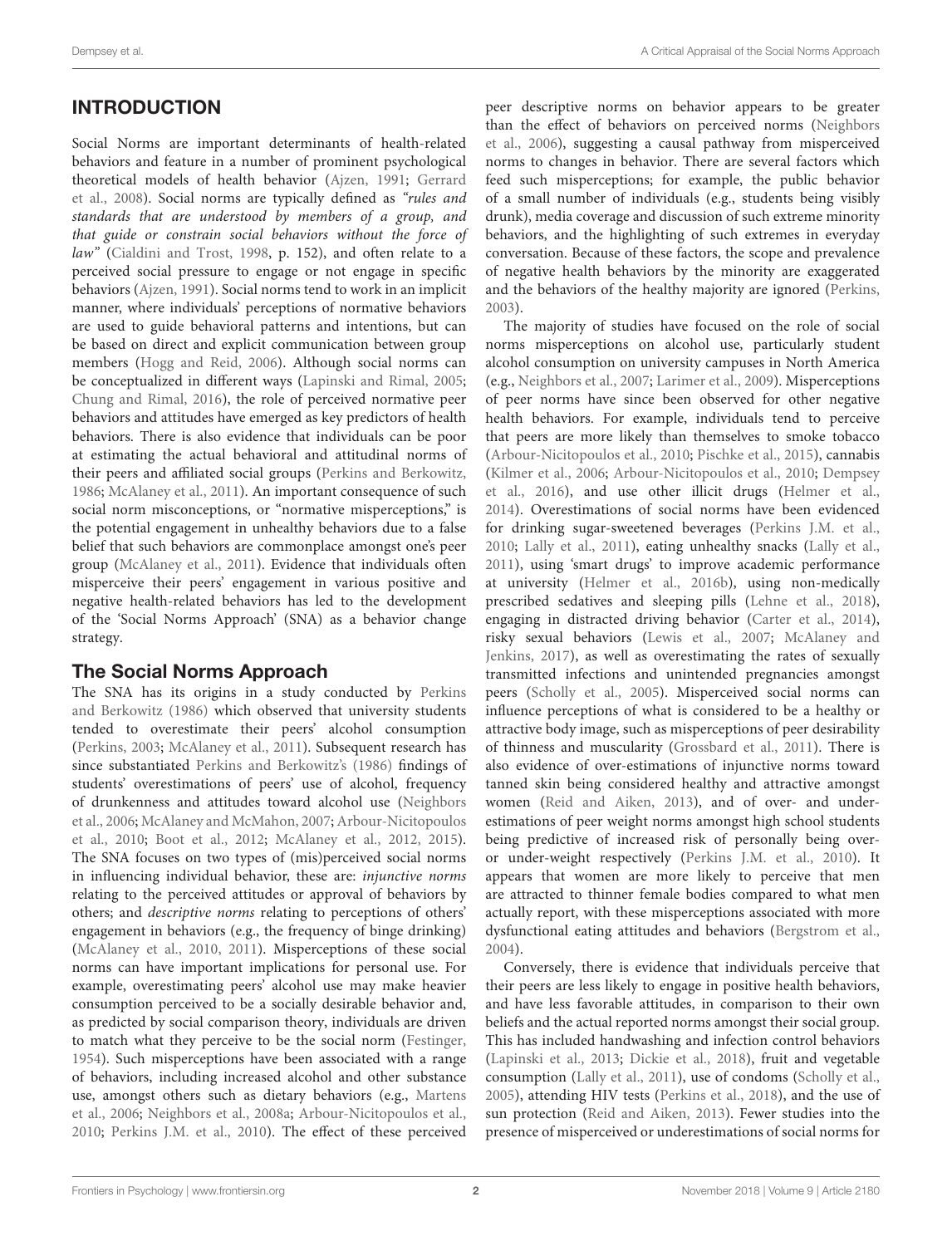positive health behaviors exist compared to studies investigating negative health behaviors, particularly alcohol use.

Alongside studies into the role of social norm misperceptions on behavior, the SNA has developed into a widely implemented behavior change technique [\(Perkins,](#page-15-1) [2003;](#page-15-1) [McAlaney et al.,](#page-15-0) [2011\)](#page-15-0). Interventions based on the SNA aim to reduce negative and promote positive health behaviors by challenging these misperceptions of social norms [\(McAlaney et al.,](#page-15-6) [2010\)](#page-15-6). The SNA makes several assumptions about the influence of these social normative perceptions on behaviors, these are: (i) that perceived norms are consistently associated with behaviors; (ii) individuals tend to misperceive or under/overestimate their peers' behaviors and attitudes; (iii) that such misperceptions are associated with the increased/decreased engagement in those behaviors; and (iv) interventions which correct such misperceptions should promote more positive behaviors [\(Perkins,](#page-15-1) [2003;](#page-15-1) [Perkins H.W. et al.,](#page-16-6) [2010\)](#page-16-6).

Whilst many studies report the use of social normative feedback as a one of a number of intervention components which aim to promote health behaviors (e.g., [Kypri et al.,](#page-14-10) [2004,](#page-14-10) [2009;](#page-14-11) [Saitz et al.,](#page-16-7) [2007\)](#page-16-7), it is often unclear whether these studies are testing the assumptions of the SNA. Many studies do not specify whether the existence of misperceptions of peer behaviors and attitudes was ascertained during the development of their 'social norms' interventions. Other studies also fail to test how these misperceptions influence personal behaviors and/or attitudes, and many fail to assess changes in normative perceptions over the course of the intervention as a possible treatment mechanism (e.g., as a mediator of the effect of an intervention on personal behaviors and attitudes), in line with the central tenets of the SNA. These concerns may limit the evaluation of the SNA in terms of its effectiveness as a health-related behavior and attitude change technique by ignoring its fundamental assumptions regarding the role of normative misperceptions on outcomes.

#### The Present Review

Whilst the SNA has demonstrated promise as a behavior change intervention, with the potential for its cost-effective use with large groups of participants, there is a lack of critical commentary regarding the application of the SNA and the use of 'social norms' feedback more broadly. Therefore, the aims of this review are to: (i) critically appraise the use of the SNA as a behavior and attitude change intervention for a range of health-related behaviors and evaluate the evidence base for the approach; (ii) identify the current challenges and opportunities associated with using the SNA as a behavior and attitudinal change technique; and (iii) identify good practice when using the SNA in future health-related behavior change interventions.

#### THE SOCIAL NORMS APPROACH AS A BEHAVIOR CHANGE INTERVENTION

#### Assumptions of the Approach

The SNA's primary assumption is that misperceptions of social norms drive the engagement in negative health behaviors, but such behaviors can be mitigated by challenging these misperceptions through informational feedback about actual reported norms [\(Perkins,](#page-15-11) [1997,](#page-15-11) [2003;](#page-15-1) [McAlaney et al.,](#page-15-0) [2011\)](#page-15-0). SNA interventions differ from fear-based, 'health terrorism,' approaches which feature scare tactics or highlight the adverse possible consequences of negative behaviors in order to promote behavior change [\(Scholly et al.,](#page-16-3) [2005;](#page-16-3) [McAlaney et al.,](#page-15-0) [2011\)](#page-15-0). Such fear-provoking appeals are considered to facilitate behavior change by emotionally confronting individuals with the consequences of their behavioral choices [\(Kok et al.,](#page-14-12) [2018\)](#page-14-12), however, the effectiveness of these strategies in health promotion has been disputed (for a debate, see: [Malouff,](#page-15-12) [2018;](#page-15-12) [White](#page-16-8) [and Albarracin,](#page-16-8) [2018\)](#page-16-8). Some criticisms of fear-based approaches include the potential promotion of high-risk behaviors as being more commonplace than the reality, as well as highlighting the extreme and unlikely outcomes of behaviors which could be dismissed for their lack of realism [\(McAlaney et al.,](#page-15-0) [2011\)](#page-15-0).

In contrast to 'health terrorism' approaches, the SNA presents feedback which highlights actual positive reported behaviors and/or attitudes amongst a target group, using subtle social influence pressure to promote conformity to healthier, actual norms [\(Perkins,](#page-15-1) [2003;](#page-15-1) [McAlaney et al.,](#page-15-6) [2010\)](#page-15-6). Good practice when designing SNA interventions includes the active involvement of the target participants in data collection and the design of intervention materials [\(McAlaney et al.,](#page-15-6) [2010\)](#page-15-6). Indeed, SNA interventions should base feedback on the actual reported behaviors and attitudes from the same or similar group as the target population to ensure that such feedback is perceived to be credible, relevant, and representative of the target group's norms [\(Perkins,](#page-15-1) [2003;](#page-15-1) [McAlaney et al.,](#page-15-6) [2010\)](#page-15-6). However, not all 'social norms' interventions directly base their feedback on survey data from the target group (e.g., [Kulik](#page-14-13) [et al.,](#page-14-13) [2008\)](#page-14-13), which may undermine the perceived realism, persuasiveness and ultimately the effectiveness of normative feedback. Referent groups featured in SNA interventions vary but typically include peers who share some group membership (e.g., university students studying at the same campus; [Neighbors](#page-15-13) [et al.,](#page-15-13) [2010b;](#page-15-13) [LaBrie et al.,](#page-14-14) [2013\)](#page-14-14), including individuals living in the same community, working at the same employer, or using a shared public location (e.g., [Perkins H.W. et al.,](#page-16-6) [2010;](#page-16-6) [Bewick et al.,](#page-13-12) [2013;](#page-13-12) [Perkins et al.,](#page-16-5) [2018\)](#page-16-5). SNA feedback should be presented as coming from the wider social group associated with the target population, and not be perceived to come from an authority figure, to avoid changes in behavior and attitude due to obedience pressure or fear. SNA-informed interventions targeting misperceptions of social norms have tended to focus on substance use, most commonly alcohol [\(Neighbors et al.,](#page-15-13) [2010b,](#page-15-13) [2012;](#page-15-14) [LaBrie et al.,](#page-14-14) [2013\)](#page-14-14), with others now targeting cannabis [\(Lee et al.,](#page-14-15) [2010,](#page-14-15) [2013\)](#page-14-16), polysubstance [\(Pischke et al.,](#page-16-9) [2012;](#page-16-9) [Helmer et al.,](#page-14-17) [2016a\)](#page-14-17) and tobacco use [\(Hancock et al.,](#page-14-18) [2002;](#page-14-18) [Zhang et al.,](#page-16-10) [2010;](#page-16-10) [Elsey et al.,](#page-13-13) [2015\)](#page-13-13). It is notable that fewer SNA interventional studies have targeted non-substance related behaviors, although SNA interventions focused on improving sun protection [\(Reid and](#page-16-4) [Aiken,](#page-16-4) [2013\)](#page-16-4), handwashing [\(Lapinski et al.,](#page-14-9) [2013\)](#page-14-9), safe sexual behaviors [\(Scholly et al.,](#page-16-3) [2005\)](#page-16-3) and other risky behaviors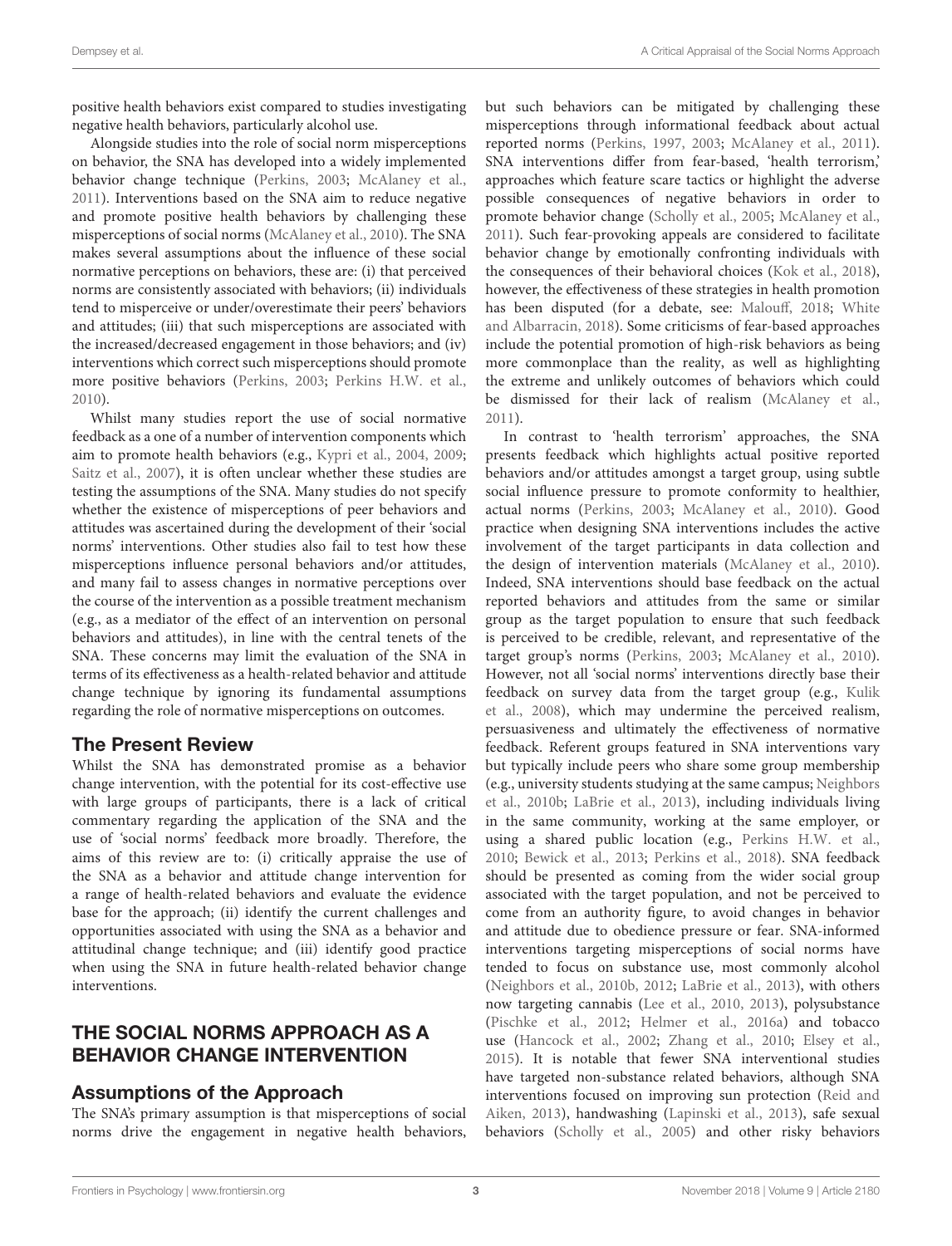(e.g., drink-driving, [Perkins H.W. et al.,](#page-16-6) [2010\)](#page-16-6) have been published.

### The Use of Descriptive Versus Injunctive Norms Feedback in SNA Interventions

Most SNA interventions have tended to focus on the role of descriptive norms in changing behaviors by highlighting the difference between the perceived versus the actual reported prevalence of behaviors (e.g., [Lee et al.,](#page-14-15) [2010;](#page-14-15) [Neighbors et al.,](#page-15-13) [2010b;](#page-15-13) [LaBrie et al.,](#page-14-14) [2013\)](#page-14-14). A small number of injunctive norms focused interventions have been conducted which instead highlight discrepancies between perceived and actual reported peer approval (e.g., [Prince and Carey,](#page-16-11) [2010;](#page-16-11) [Reid and Aiken,](#page-16-4) [2013\)](#page-16-4). To our knowledge, no studies to date have directly compared the effectiveness of descriptive versus injunctive norms feedback on the same health behavior. Instead, research has focused on the effects of either descriptive or injunctive norms feedback on outcomes, with a few studies investigating the effect of combining descriptive and injunctive feedback. Although, an older meta-analysis suggested that greater misperceptions (or 'self-other discrepancies') are found for injunctive compared to descriptive norms for student alcohol use [\(Borsari and](#page-13-14) [Carey,](#page-13-14) [2003\)](#page-13-14), suggesting the potential utility of SNA feedback in reducing misperceptions of the perceived peer approval of behaviors. There are some studies which have included both descriptive and injunctive norm feedback messages in the same intervention (e.g., [Ridout and Campbell,](#page-16-12) [2014\)](#page-16-12), however, it is difficult to elucidate whether it is the descriptive or injunctive feedback which is the more effective on facilitating behavior or attitudinal change in such studies.

A number of studies have reported significant reductions in drinking behaviors (e.g., [Neighbors et al.,](#page-15-15) [2009,](#page-15-15) [2010b\)](#page-15-13) and perceived peer drinking norms post-SNA descriptive normative feedback (e.g., [Neighbors et al.,](#page-15-13) [2010b;](#page-15-13) [Lewis et al.,](#page-14-19) [2014\)](#page-14-19). Others have report an increased likelihood of remaining abstinent from alcohol amongst non-drinkers following descriptive normative feedback [\(Larimer et al.,](#page-14-20) [2007\)](#page-14-20). In terms of other substances, reductions in student cannabis use (i.e., joints smoked per week) were reported at a 3-month follow-up after a SNA cannabis use intervention [\(Lee et al.,](#page-14-16) [2013\)](#page-14-16). However, an earlier web-based SNA intervention did not find an overall effect of viewing cannabis-use descriptive norms feedback on cannabis use behaviors compared to a control, but reductions in cannabis use amongst a subgroup of students with a family history of drug use was noted at a 6-month follow-up [\(Lee et al.,](#page-14-15) [2010\)](#page-14-15). Beyond substance use, reductions in money lost and problems associated with gambling, and more accurate perceptions of peers' money won and lost through gambling, were observed amongst student gamblers following descriptive norms SNA feedback [\(Neighbors et al.,](#page-15-16) [2015\)](#page-15-16). In terms of the effectiveness of injunctive norms feedback, greater reductions in students' perceived peer drinking rates and peer approval have been reported after a brief injunctive norms intervention compared to a control [\(Prince and Carey,](#page-16-11) [2010\)](#page-16-11). Similarly, improvements in perceived peer sun protection injunctive norms, intentions and behaviors amongst a female community sample were reported

following an injunctive norms SNA feedback intervention [\(Reid](#page-16-4) [and Aiken,](#page-16-4) [2013\)](#page-16-4). These are a small number of example studies which have reported positive outcomes following SNA feedback, however, as discussed earlier, notably fewer SNA interventions have provided feedback on injunctive norms alone compared to the number of studies which include descriptive norms feedback.

Given the relative scarcity of research into the effects of viewing injunctive norm-based feedback on behaviors, it is a little unclear if injunctive SNA interventions are more effective for changing personal approval of behaviors or changing behaviors compared to descriptive norms feedback. It is also unclear how changing perceived injunctive norms may interact with perceived descriptive norms when facilitating behavior change. It may be that misperceptions of peer descriptive norms are also accompanied with an implicit misperception of peer approval of the behavior and, vice versa, perceiving that most of your peers approve of a specific behavior may feed misperceptions of how often such behaviors are enacted. Although, there is some empirical evidence for the interacting role of perceived descriptive and injunctive norms on personal behavior. For example, one study reported stronger associations between perceived peer drinking norms and personal alcohol consumption amongst students who thought their peers were more approving of alcohol use (i.e., had more permissive perceived injunctive norms), especially those students who drank for social reasons [\(Lee et al.,](#page-14-21) [2007\)](#page-14-21). The relationship between perceived descriptive and injunctive norms may depend on the health behavior under investigation. For example, one study reported that self-efficacy mediated the relationship between descriptive norms, but not injunctive norms, with cannabisuse outcomes despite a positive correlation between injunctive and descriptive norms [\(Walker et al.,](#page-16-13) [2011\)](#page-16-13). Other studies have suggested that perceived descriptive and injunctive norms have independent effects on behavior (e.g., cannabis use, [Neighbors](#page-15-8) [et al.,](#page-15-8) [2008a\)](#page-15-8); however, many of these studies are crosssectional in nature making it difficult to conclude the temporal order of the relationship between perceived descriptive and injunctive norms on behaviors. There are some challenges remaining for the SNA, including the question of whether injunctive or descriptive normative feedback is more effective in changing behaviors, whether there is an interaction between perceived injunctive and descriptive norms in facilitating changes in behaviors and/or attitudes (and what form this relationship may take), and whether this is related to the specific behaviors, participant group and/or social context under scrutiny.

#### Delivery of Social Norms Feedback in SNA Interventions: Print and Mass Media **Campaigns**

Early SNA interventions took the form of social marketing campaigns targeted at the group level, with the use of mass media to disseminate social normative feedback often via print-based adverts and posters [\(Scholly et al.,](#page-16-3) [2005;](#page-16-3) [Lewis and](#page-14-22) [Neighbors,](#page-14-22) [2006;](#page-14-22) [Turner et al.,](#page-16-14) [2008;](#page-16-14) [Perkins H.W. et al.,](#page-16-6) [2010;](#page-16-6)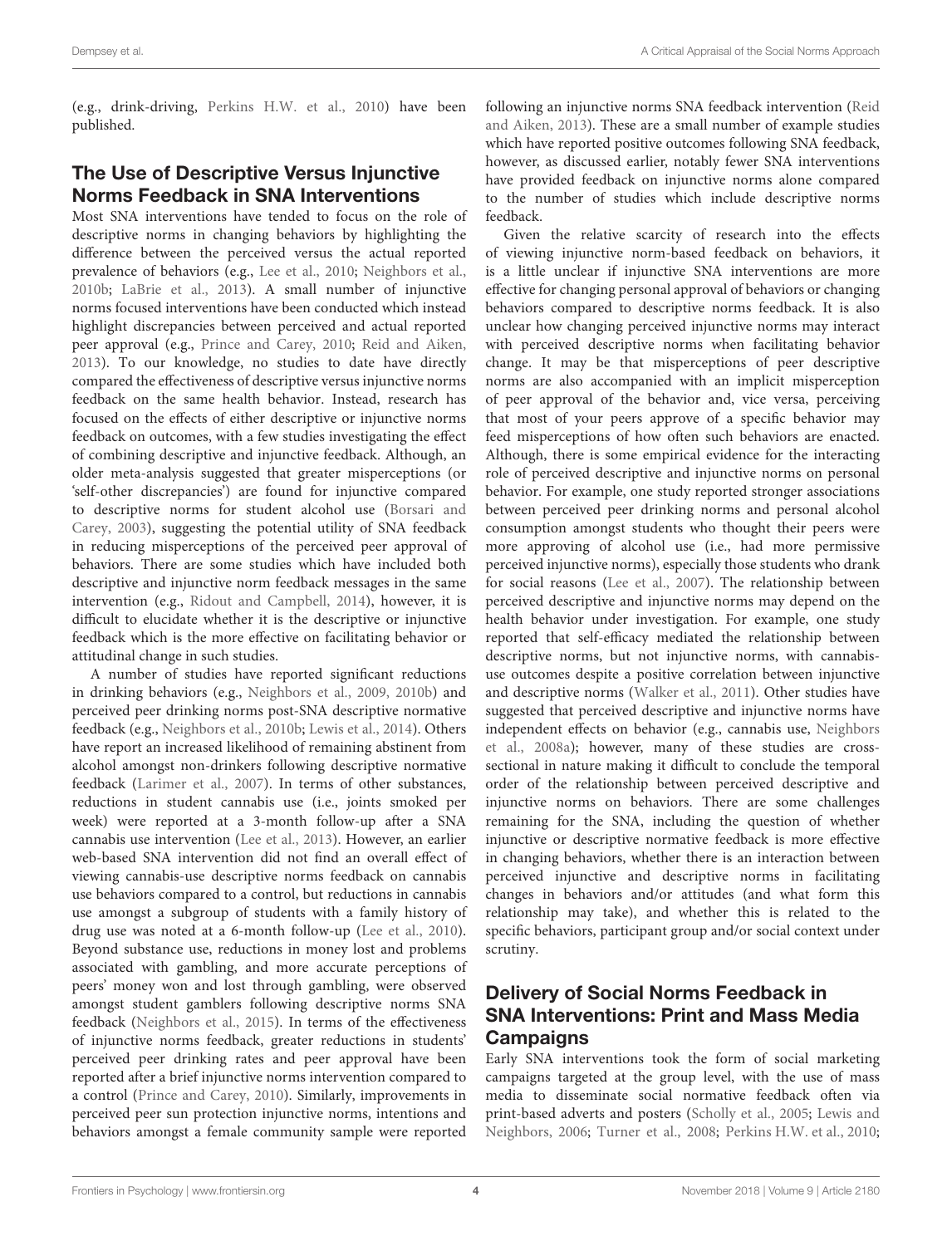[McAlaney et al.,](#page-15-0) [2011\)](#page-15-0). There is some support for the effectiveness of SNA marketing approaches for changing behaviors and misperceived norms [\(Lewis and Neighbors,](#page-14-22) [2006\)](#page-14-22). For example, reductions in misperceptions of the rates of drink-driving, in the percentage of young adults who drove in the hour after consuming 1–2 alcoholic drinks, and increases in the use of designated drivers were reported after an intensive, 15 month long community-based SNA media campaign in Montana, United States, which included radio and television advertisements [\(Perkins H.W. et al.,](#page-16-6) [2010\)](#page-16-6). However, a 9-month sexual health SNA campaign which presented normative feedback to students via on-campus posters, as well as via give-away pens and sweets, failed to observe any significant changes in sexual health behaviors (e.g., condom use) and perceived sexual health behaviors pre-to-post intervention [\(Scholly et al.,](#page-16-3) [2005\)](#page-16-3). [Scholly et al.](#page-16-3) [\(2005\)](#page-16-3) discuss a range of challenges encountered during their campaign, including the withdrawal of two sites due to the perceived offensive and explicit nature of the posters by campus staff. In addition, issues with on-campus resources and staffing, specifically the ability to co-ordinate a mass media campaign which saturates the campus with normative feedback messages, appeared to limit the effectiveness of their intervention [\(Scholly et al.,](#page-16-3) [2005\)](#page-16-3). There was also a lack of a control comparison group in this study and the focus on protective sexual health behaviors (i.e., condom use) may not have accounted for some students at the target sites choosing not to be sexually active, which may explain the lack of significant changes in condom use and related behaviors noted in the study [\(Scholly et al.,](#page-16-3) [2005\)](#page-16-3). It may be that exposure to the SNA intervention in this study protected against time-related rises in rates of unprotected sex but without an adequate nointervention comparison group this is uncertain. In contrast, a 6-year long poster and print-based media SNA campaign focusing on reducing student alcohol use reported significant decreases in the odds of students experiencing negative alcoholrelated consequences (e.g., drink driving, risky sexual behaviors) alongside high rates of intervention exposure and recollection of normative messages amongst target participants [\(Turner](#page-16-14) [et al.,](#page-16-14) [2008\)](#page-16-14). Using printed media to deliver SNA interventions is associated with challenges in the ability to target and expose participants to feedback, as well as in ensuring target groups view and attend to messages, in addition to the physical and resourcerelated challenges associated with saturating targeted social settings with feedback messages. Studies using a mass-media approach have also tended to deliver interventions over many months or years, which may be accompanied with significant costs in terms of resources and finances.

Although print-based campaigns can easily target large groups of participants, they are limited to presenting actual reported social norms and cannot provide tailored feedback explicitly comparing individuals' own behaviors with perceived and actual reported peer behaviors. SNA interventions targeted at the group level may also be limited to assessing group-level changes in perceived norms, attitudes and behaviors, and unable to account for individual-level changes in these variables (e.g., [Perkins](#page-16-6) [H.W. et al.,](#page-16-6) [2010\)](#page-16-6). It may also be difficult to track the exact exposure of SNA feedback in mass media campaigns, especially in terms of individual exposure to and processing of feedback [\(Lewis and Neighbors,](#page-14-22) [2006\)](#page-14-22), with some prior studies relying on participant self-reports to estimate the exposure to and recollection of normative feedback [\(Perkins H.W. et al.,](#page-16-6) [2010\)](#page-16-6). The exposure to and engagement in SNA feedback could be an important moderator of the effectiveness of SNA campaigns on changing behavior, attitudes and perceived norms. A further limitation of mass media campaigns is the potential that social normative feedback is time-limited in its appeal to target groups; whether participants continue to attend to SNA media presented over time, once such messaging is no longer novel, is unclear. However, some innovative approaches to engaging target groups in SNA media campaigns have been reported (for examples see [Bewick et al.,](#page-13-12) [2013\)](#page-13-12).

# Delivery of Social Norms Feedback in SNA Interventions: Computerized Personalized Feedback

The increasing sophistication of computer technology has afforded the development of increasingly personalized social normative feedback interventions, which may account for the shift toward more computerized interventions in the SNA literature. A number of web-based SNA interventions have been conducted, with reports of reductions in substance use behaviors (e.g., [Lee et al.,](#page-14-16) [2013;](#page-14-16) [Collins et al.,](#page-13-15) [2014\)](#page-13-15), perceived norms related to substance use and/or risky sexual behaviors (e.g., [Lewis et al.,](#page-14-19) [2014;](#page-14-19) [Patrick et al.,](#page-15-17) [2014;](#page-15-17) [Ridout and Campbell,](#page-16-12) [2014\)](#page-16-12), as well as the experience of problems associated with substance use (e.g., [Doumas et al.,](#page-13-16) [2011a;](#page-13-16) [LaBrie et al.,](#page-14-14) [2013\)](#page-14-14), after exposure to webbased personalized SNA feedback. Of particular note across the web-based interventions published to date has been the relatively time-limited effects of normative feedback on outcomes, with some studies failing to observe treatment effects at a 6-month follow-up (e.g., [Neighbors et al.,](#page-15-13) [2010b;](#page-15-13) [Lee et al.,](#page-14-16) [2013\)](#page-14-16). Many web-based SNA interventions are brief in nature and often consist of a small number of feedback messages, which may not be effective for eliciting longer-term changes in behaviors and may need additional 'top up' delivery to facilitate changes in perceived norms, attitudes and behaviors [\(Neighbors et al.,](#page-15-13) [2010b\)](#page-15-13).

An additional benefit of personalized SNA interventions is the ability to target specific subgroups of individuals, with studies delivering SNA feedback to specific student groups such as abstinent and light alcohol drinkers (e.g., [Neighbors et al.,](#page-15-18) [2011\)](#page-15-18), heavy drinkers (e.g., [Lewis et al.,](#page-14-19) [2014;](#page-14-19) [Ridout and](#page-16-12) [Campbell,](#page-16-12) [2014\)](#page-16-12), student athletes (e.g., [Doumas et al.,](#page-13-17) [2010\)](#page-13-17) and those who had violated campus alcohol-control policies (e.g., [Doumas et al.,](#page-13-16) [2011a,](#page-13-16)[b\)](#page-13-18). Whilst these interventions have primarily focused on students, it is feasible that other non-student social groups could be targeted in these studies (e.g., specific subgroups of general population or community samples). These personalized SNA interventions have also featured feedback tailored to the individual's demographic characteristics (e.g., age, sex, membership of student clubs and societies; [LaBrie et al.,](#page-14-14) [2013\)](#page-14-14) and to event-specific behaviors (e.g., drinking during birthday celebrations and 'Spring Break'; [Neighbors et al.,](#page-15-14) [2012;](#page-15-14)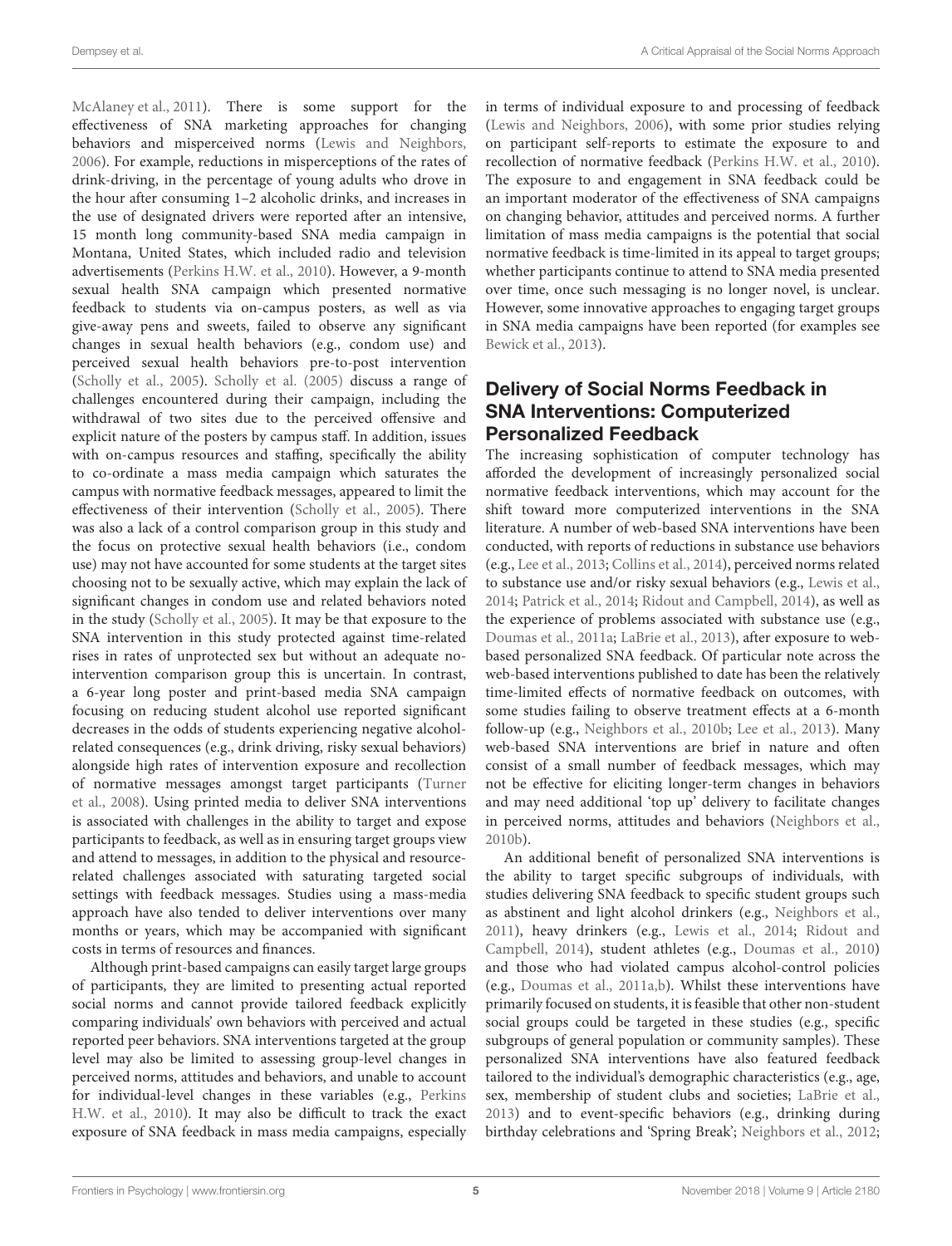[Lee et al.,](#page-14-23) [2014\)](#page-14-23). An in-depth discussion of the tailoring of SNA feedback to specific referent groups will be discussed in the next section.

The ability to deliver more tailored personalized interventions makes it easier to present participants with more salient and detailed feedback on their own behaviors and/or attitudes, their perceptions of their peer behaviors/attitudes, and finally the actual reported norms from their peer group [\(Neighbors](#page-15-19) [et al.,](#page-15-19) [2004;](#page-15-19) [Lewis and Neighbors,](#page-14-22) [2006;](#page-14-22) [McAlaney et al.,](#page-15-6) [2010\)](#page-15-6). This tripartite approach should clearly highlight discrepancies between individuals' perceived norms and the actual reported group norms [\(Lewis and Neighbors,](#page-14-24) [2007\)](#page-14-24), something which is difficult to accomplish with print-based campaigns. In addition, some of the issues encountered with print-based SNA campaigns, such as ensuring that target participants fully attend to feedback, could remain with computerized interventions. For example, participants could easily navigate away from webpages or simply be distracted by their immediate environment, but this may be representative of real-world experiences of engaging with online normative feedback [\(Neighbors et al.,](#page-15-14) [2012\)](#page-15-14).

# CRITICAL APPRAISAL OF THE CURRENT STATE OF THE SOCIAL NORMS APPROACH LITERATURE

An earlier review and commentary on the development of the Social Norms Approach identified a number of actions for the field to address [\(McAlaney et al.,](#page-15-0) [2011\)](#page-15-0). The first two actions related to better understanding the role of group identification on the development of normative misperceptions, and how individuals understand and visualize their normative referent groups included in feedback [\(McAlaney et al.,](#page-15-0) [2011\)](#page-15-0). The third action was the need for a more nuanced understanding of how new and developing technologies can facilitate the dissemination of social normative feedback (e.g., mobile applications and social media) [\(McAlaney et al.,](#page-15-0) [2011\)](#page-15-0).

### The Influence of Group Identification on Social Norms Misperceptions and Intervention Effectiveness

Group identification is of key importance in explaining the influence of normative misperceptions on behavior, especially when considering which normative messages hold the most relevance and persuasive power for the target population. From a theoretical perspective, social identity approaches highlight the role of self-categorization in the compliance to group norms [\(Hogg and Reid,](#page-14-0) [2006\)](#page-14-0). Broadly speaking, individuals who identify more closely with a given social group are more likely to adhere to the norms of that group, partly as a need to fit in with the group but also as a guide for one's own behavior [\(Hogg](#page-14-0) [and Reid,](#page-14-0) [2006;](#page-14-0) [Hornsey,](#page-14-25) [2008\)](#page-14-25). The use of more proximal and salient referent groups in studies should increase the influence of perceived social norms on behaviors by making norms more relevant to the individual and should be more effective in eliciting behavior and attitude change.

Several studies have investigated the role of social identification on the misperceived norms-behavior relationship and the effectiveness of different levels of personalized feedback on behaviors. There is some evidence that the more specific the referent group, e.g., in terms of students' identification with other same-sex and same-ethnicity peers amongst other characteristics, the stronger the association between perceived group norms and personal drinking behaviors [\(Lewis and](#page-14-26) [Neighbors,](#page-14-26) [2004;](#page-14-26) [Larimer et al.,](#page-14-2) [2009;](#page-14-2) [Neighbors et al.,](#page-15-20) [2010a\)](#page-15-20). More personalized feedback messages for alcohol use have been rated as more interesting and potentially more impactful amongst student populations compared to more generic, mass media marketing messages on social norms and binge drinking [\(Pilling and Brannon,](#page-16-15) [2007\)](#page-16-15). SNA feedback tailored to individual characteristics and group affiliation appears to be broadly acceptable to participants.

Other research has identified the moderating role of social identity and social comparison on the relationship between perceived peer drinking norms and alcohol use amongst university students [\(Neighbors et al.,](#page-15-20) [2010a;](#page-15-20) [Rinker](#page-16-16) [and Neighbors,](#page-16-16) [2014\)](#page-16-16). For example, stronger associations between perceived peer drinking norms with alcohol-related consequences has been reported for students with strong tendencies to compare themselves with their peers (i.e., those high in social comparison; [Litt et al.,](#page-14-27) [2012a\)](#page-14-27), and with increased risky alcohol-use cognitions amongst those with a greater 'need to belong' [\(Litt et al.,](#page-14-28) [2012b\)](#page-14-28). In terms of specific referent groups, US students who more strongly identified with same-sex, same-race or same (Greek) society students, the stronger the association was between these perceived norms and alcohol consumption [\(Neighbors et al.,](#page-15-20) [2010a\)](#page-15-20). In terms of more specific facets of social identity, the increased importance of and commitment to the wider social group by individual students, and lower deference to University leadership and rules, the heavier students' personal alcohol use [\(Rinker and Neighbors,](#page-16-16) [2014\)](#page-16-16). Other studies have reported that perceptions of Greek fraternity and sorority drinking norms are associated with increased alcohol consumption, particularly the role of perceived injunctive norms on personal alcohol consumption and alcoholrelated problems at a 1-year follow-up [\(Larimer et al.,](#page-14-29) [2010\)](#page-14-29). Other research has suggested a more complex relationship between injunctive norms and behavior; one study reported that the perceived injunctive norms of more distal reference groups (e.g., typical student peers) were negatively associated with student alcohol consumption, whilst more proximal injunctive norms (of friends and parents) were positively associated with alcohol use [\(Neighbors et al.,](#page-15-21) [2008b\)](#page-15-21). The role of social identification and the effectiveness of normative referent groups on outcomes does seem to vary according to the social context and the health-related behaviors under scrutiny. For example, one study reported that cannabis-using students identified more strongly with typical students rather than other cannabis-using students, but the associations between perceived norms and personal use were stronger amongst those who identified with other cannabis users [\(Neighbors et al.,](#page-15-22) [2013\)](#page-15-22). Empirical research suggests that more proximal referent groups, as well as stronger and closer social identification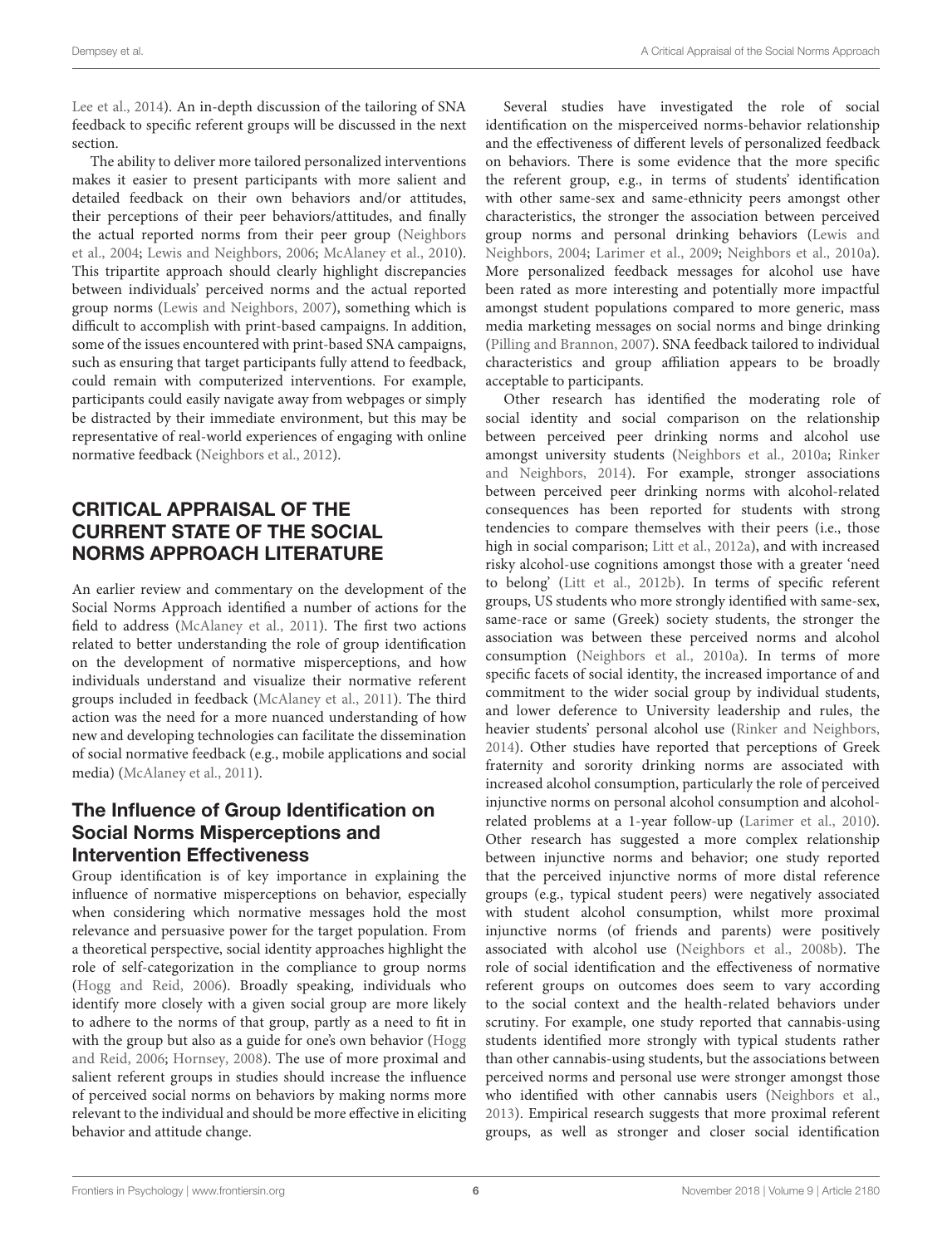with the referent group, strengthens the association between perceived norms and engagement in substance use behaviors. However, most studies on the role of social identity in relation to normative misperceptions have tended to focus on student alcohol and cannabis use. Whether similar relationships between social identity, perceived norms and behavior exist amongst non-student groups and non-substance use behaviors is unclear.

Generally, SNA interventions have focused on university students, with the reference groups used in interventions reflecting university social groups, such as same-sex students, students in the same year of study or in same halls of residence. There are mixed findings regarding the effectiveness of more specific referent groups in SNA feedback. A number of studies have suggested that gender-specific SNA feedback has stronger effects on alcohol use behaviors for female compared to male students [\(Lewis et al.,](#page-14-8) [2007;](#page-14-8) [Neighbors et al.,](#page-15-13) [2010b\)](#page-15-13), including women with stronger (female) gender identities [\(Lewis and](#page-14-24) [Neighbors,](#page-14-24) [2007\)](#page-14-24). One study failed to observe significant effects of gender-specific or neutral SNA feedback on student alcohol use, but did report significant reductions in perceived peer drinking norms irrespective of whether feedback was tailored to gender or not [\(Lojewski et al.,](#page-14-30) [2010\)](#page-14-30). In a study comparing between eight different SNA interventions for student alcohol use, which varied by the degree of personalization of the normative feedback, the most generic 'typical student' feedback was the most effective on alcohol use outcomes compared to feedback tailored to students' sex, race and/or university society ('Greek') affiliation [\(LaBrie et al.,](#page-14-14) [2013\)](#page-14-14). [LaBrie et al.](#page-14-14) [\(2013\)](#page-14-14) suggested that the typical student norms feedback allowed individuals to project their own salient characteristics on to the feedback, a process which was limited when presented with more specific referent groups. However, [LaBrie et al.](#page-14-14) [\(2013\)](#page-14-14) did not measure the participants' identification with the delivered normative feedback, and so the lack of effect associated with more tailored feedback may reflect a weak social identification with the featured referent groups. In sum, there is mixed evidence regarding the effectiveness of more specific referent groups on behaviors in SNA-based interventions. It is somewhat unclear whether more personalized or generic SNA feedback has the greatest effects on eliciting health-related behavior change and whether this depends on the specific behavior under investigation. There is a need for further studies to compare the effectiveness of generic versus more specific SNA feedback on behavior, better understand how participants identify their salient referent groups, and understand how normative misperceptions develop in relation to social identification over time.

### The Role of New and Developing Technologies in Delivering Social Normative Feedback

The last action highlighted in the prior review was a need for a better understanding of how new technological developments may improve the dissemination of social normative feedback, such as social media and mobile technologies [\(McAlaney et al.,](#page-15-0) [2011\)](#page-15-0). Only one study has reported using social media to

deliver an SNA intervention, with Facebook messages used to deliver feedback comparing actual and perceived injunctive and descriptive alcohol use norms amongst a group of university students [\(Ridout and Campbell,](#page-16-12) [2014\)](#page-16-12). Social media has been noted as a source of information as to what the perceived social norms of a group are [\(Fournier et al.,](#page-13-19) [2013\)](#page-13-19), therefore it is important to understand the role of social media and other new technologies in the creation and dissemination of normative misperceptions. For example, [Ridout and Campbell](#page-16-12) [\(2014\)](#page-16-12) demonstrate the how the pervasiveness of social media can be used to implement the SNA, with reductions in drinking frequencies and quantities noted for participants receiving feedback via Facebook compared to a control. These innovations are important to consider given that students and young people are increasingly moving away from using forms of electronic communication such as email toward social networking media [\(Judd,](#page-14-31) [2010\)](#page-14-31).

# MEASURING BEHAVIORS IN SOCIAL NORMS INTERVENTIONS

### Reliance on Self-Report Measures of Behavior, Perceived Norms and Related **Constructs**

SNA studies and interventions have used a range of assessments of health behavior, attitudes and perceived social norms, but have predominantly used participant self-report measures. These include validated self-report measures like the Drinking Norms Rating Form [\(Baer et al.,](#page-13-20) [1991\)](#page-13-20) to measure perceived norms (e.g., [Neighbors et al.,](#page-15-19) [2004\)](#page-15-19), the Daily Drinking Questionnaire [\(Collins et al.,](#page-13-21) [1985\)](#page-13-21) to measure alcohol use (e.g., [Neighbors](#page-15-19) [et al.,](#page-15-19) [2004\)](#page-15-19) which has also been adapted for other substance use behaviors (e.g., cannabis, [Lee et al.,](#page-14-16) [2013\)](#page-14-16), alongside the use of other validated measures of related constructs (e.g., substance use related problems, [Neighbors et al.,](#page-15-13) [2010b\)](#page-15-13). Other SNA studies have developed novel surveys based on existing measures of health behaviors (e.g., handwashing, [Dickie et al.,](#page-13-11) [2018\)](#page-13-11) and recommendations for theory-based survey item wording such as those based on the Theory of Planned Behavior (e.g., [Lally](#page-14-5) [et al.,](#page-14-5) [2011\)](#page-14-5). Adaptations of existing validated measures of health behaviors and social norms have also been used to allow for cross-cultural studies and comparisons (e.g., [Pischke et al.,](#page-16-9) [2012\)](#page-16-9).

There has, however, been an ongoing debate about the effectiveness of self-report assessments of behavior in the social norms literature, especially assessing normative misperceptions of substance use amongst university student groups [\(Perkins,](#page-16-17) [2012;](#page-16-17) [Melson et al.,](#page-15-23) [2016\)](#page-15-23). Particular discussion has focused on the potential under-reporting of negative health behaviors through the use of self-report measures, the potential benefits of using objective assessments of behaviors (e.g., using breathalyzers to assess alcohol consumption) and potential order effects of assessing personal behaviors and attitudes before perceived norms [\(Melson et al.,](#page-15-23) [2016\)](#page-15-23). However, studies have failed to find such order-effects associated with the presentation of personal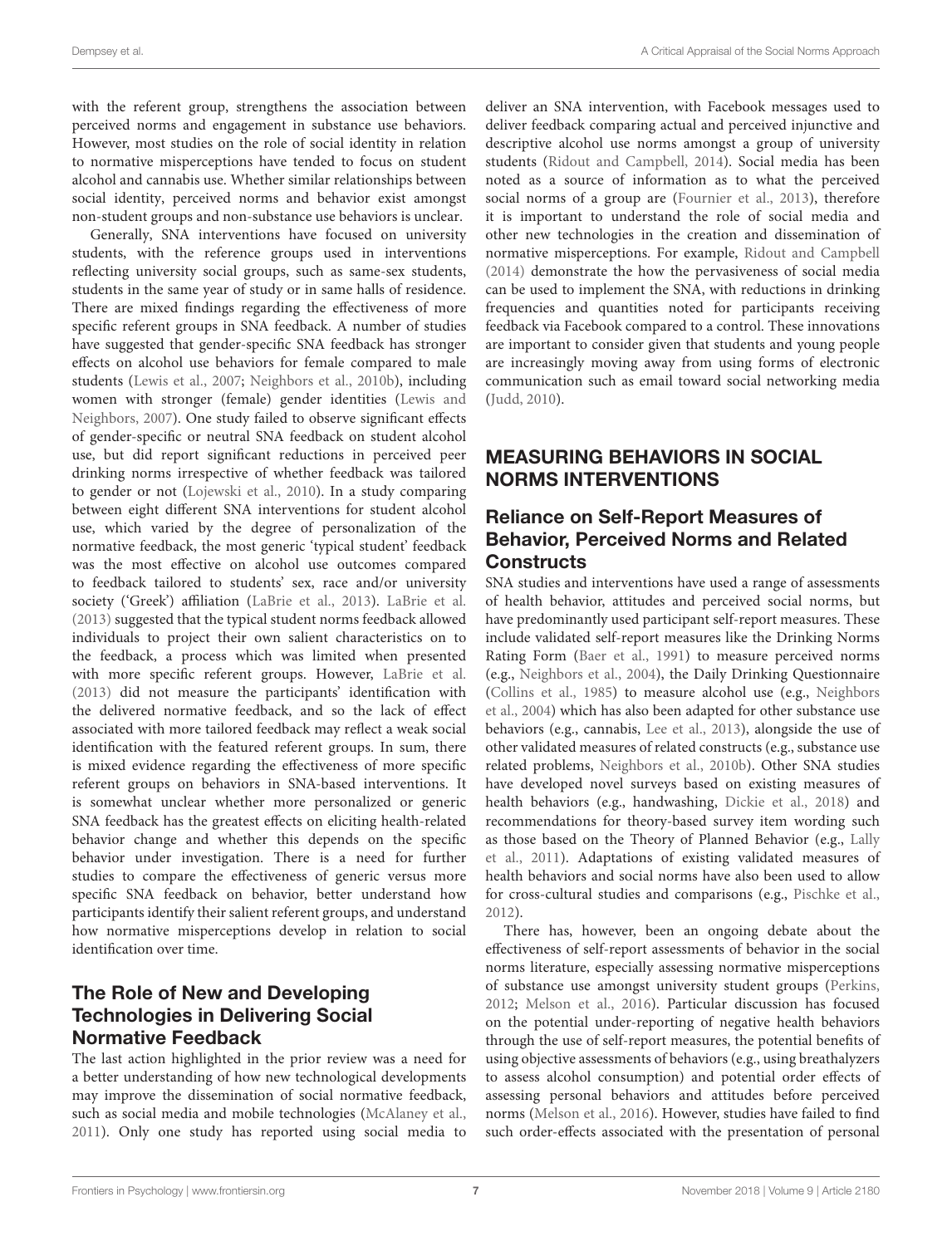versus perceived norm assessments (e.g., [Baer et al.,](#page-13-20) [1991\)](#page-13-20) [for a brief discussion of these issues, please see [Perkins](#page-16-17) [\(2012\)](#page-16-17) commentary].

# Alternative Means of Assessing Behaviors, Perceived Norms and Related Constructs in SNA Studies

Few SNA studies to date have reported using non-self-report measures of behavior and related variables, such as ratermade or objective assessments. A novel field experiment used observer ratings of male students' handwashing behaviors after using on-campus toilets, where posters containing feedback about normative rates of handwashing were displayed in the toilets [\(Lapinski et al.,](#page-14-9) [2013\)](#page-14-9). Higher handwashing frequency, quality and attitudes were observed following exposure to social norms messages versus a no-message control [\(Lapinski](#page-14-9) [et al.,](#page-14-9) [2013\)](#page-14-9). However, due to the nature of the study as a field experiment, no pre-intervention data about participants' handwashing behaviors, norms or intentions were collected, so it is unclear if there were baseline differences in these variables or whether there were significant changes pre-topost intervention. Another notable study used breathalyzers to assess university students' Blood Alcohol Content (BAC) scores on return to their halls of residence after night-time drinking [\(Thombs et al.,](#page-16-18) [2007\)](#page-16-18), with students receiving their personal BAC scores the following morning as well as normative feedback on their peers' BACs in the study's intervention group. Contrary to predictions, [Thombs et al.](#page-16-18) [\(2007\)](#page-16-18) reported higher BAC scores in the intervention halls which was attributed to 'rebellious drinking' amongst a small number of students in the intervention group, who appeared to increase their alcohol consumption as part of a competition to post the highest BACs. Whilst objective assessments of behaviors have the potential to gain more reliable data compared to self-reported behaviors, 'effective' social norms feedback has the potential to be 'effective' in producing the undesired change in behavior. It should also be noted that a number of SNA studies have calculated estimates of BACs based on self-reported alcohol intake, which has been featured in some feedback messages [\(Turner et al.,](#page-16-14) [2008;](#page-16-14) [Neighbors et al.,](#page-15-14) [2012\)](#page-15-14). However, it is not wholly clear how well participants understand their BAC scores or whether BAC feedback is effective in changing behavior compared to feedback on normative rates of alcohol use (e.g., quantity or frequency of consumption). The use of objective assessments in SNA studies is still limited and there remains scope for further exploration of the utility of such assessments in future SNA interventions.

# Summary: Using Self-Report Assessments in SNA Studies and Future **Directions**

In relation to self-report assessments of behavior, it should be noted that the limitations associated with using self-reports go beyond the SNA field and apply to many areas of health and social psychology research. If used properly, self-report assessments can be a reliable source of data [\(Del Boca and Darkes,](#page-13-22) [2003\)](#page-13-22).

Nevertheless, given that the SNA is based upon presenting actual normative rates of behavior and attitudes to the target population, it is particularly important that the data being cited is seen to be reliable and as originating from the target group. This issue may in part be addressed in the movement toward the use of smartphones and other devices that quantify behavior [\(Ernsting et al.,](#page-13-23) [2017\)](#page-13-23), whether through objective assessments based on smartphone usage or through more moment-to-moment experience sampling. There is a need for further discussion and research regarding the most effective means of collecting reliable, accurate data on behaviors, attitudes and perceived social norms, to appropriately inform SNA interventions which are effective in promoting positive behavior change.

# EVALUATING THE EFFECTIVENESS OF SOCIAL NORMS INTERVENTIONS

There are a number of issues associated with the evaluation of SNA interventions, including the broad evaluation of the effectiveness of the approach and of individual interventions.

# Reviews of the Effectiveness of SNA Interventions

The potential of 'social norms' feedback and the SNA as an effective means of behavior change has been subjected to a number of systematic reviews. For example, two Cochrane reviews on the use of 'social norms' interventions (broadly defined) to reduce problematic alcohol use amongst university students reported mixed-to-negative findings of the effectiveness of 'social norms' feedback on alcohol consumption [\(Moreira et al.,](#page-15-24) [2009;](#page-15-24) [Foxcroft et al.,](#page-13-24) [2015\)](#page-13-24). However, both reviews implicitly assumed that all reviewed interventions that included 'social norms' feedback were tests of the SNA and that all 'social norms' feedback aims to change normative misperceptions. [Foxcroft et al.](#page-13-24) [\(2015\)](#page-13-24) acknowledged the heterogeneity of the social norms interventions that were included in their review but stopped short of exploring the implications of this heterogeneity and implications for quality assurance and intervention fidelity. Several studies included in these reviews featured the presentation of 'social norms feedback' alongside other non-normative feedback, including messaging on the relationship between alcohol use and depression [\(Geisner et al.,](#page-13-25) [2007\)](#page-13-25), health authority recommendations for alcohol use [\(Kypri](#page-14-32) [and McAnally,](#page-14-32) [2005\)](#page-14-32), health risk status [\(Kypri et al.,](#page-14-10) [2004,](#page-14-10) [2009,](#page-14-11) [2014\)](#page-14-33), monetary expenditure on alcohol [\(Henslee and Correia,](#page-14-34) [2009;](#page-14-34) [Palfai et al.,](#page-15-25) [2011\)](#page-15-25), alcohol-related calorie intake [\(Doumas](#page-13-18) [et al.,](#page-13-18) [2011b;](#page-13-18) [Palfai et al.,](#page-15-25) [2011\)](#page-15-25), and negative consequences of alcohol use [\(Henslee and Correia,](#page-14-34) [2009\)](#page-14-34). There is a risk that some of these non-normative feedback components may detract from the positive nature of social norms feedback by including fear-based messages, risk assessments and official intake recommendations made by health authorities. The use of multiple components in such studies also makes it difficult to tease apart which intervention component was effective in changing behavior, attitudes and/or perceived social norms.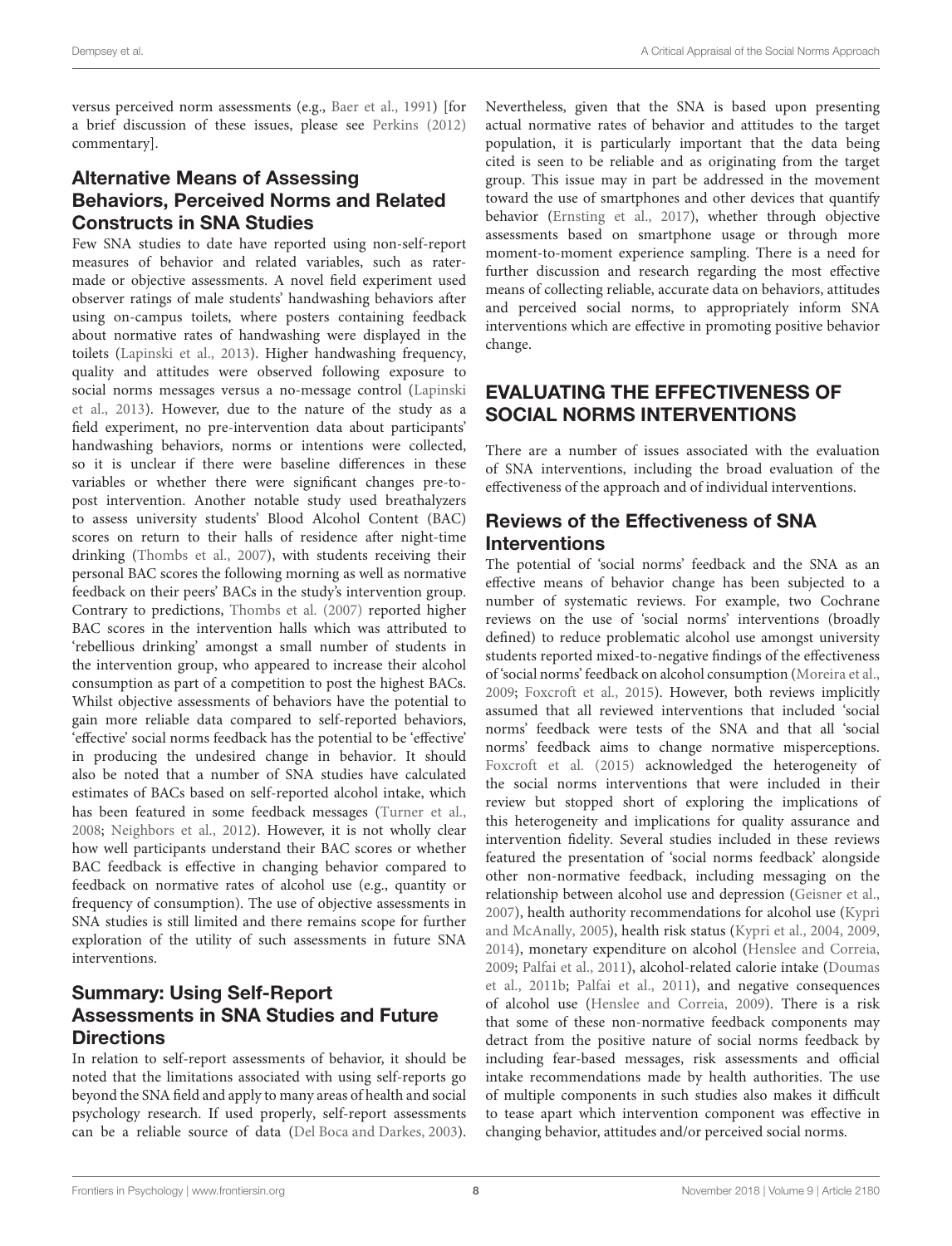Both reviews [\(Moreira et al.,](#page-15-24) [2009;](#page-15-24) [Foxcroft et al.,](#page-13-24) [2015\)](#page-13-24) have been systematic reviews of published randomized control trials (RCTs). RCTs encapsulate a small proportion of populationbased social norms interventions. RCTs, in general, may have limited applicability to the less controlled, real-world public health settings where it is difficult to control for various confounding variables [\(Glasgow et al.,](#page-13-26) [1999\)](#page-13-26). There are other study designs which are seen as more suited to population based interventions, such as cohort studies and other observational methods [\(Black,](#page-13-27) [1996\)](#page-13-27), and stepped wedge cluster randomized designs [\(Hemming et al.,](#page-14-35) [2015\)](#page-14-35). While such approaches may seek to ask different questions, they provide useful insights into the implementation and effectiveness of population-based interventions. There is a need for a broader systematic search and evaluation of the evidence for the SNA that enables the inclusion of studies that have employed designs better suited to testing public health interventions.

#### Challenges Associated With Evaluating the Effectiveness of SNA Feedback

A more thorough evaluation of whether SNA-based feedback is effective in changing health-related behaviors is needed, whether as a standalone intervention or as part of multicomponent interventions. There is also a need to ensure that when social normative feedback is combined with other behavior change techniques this does not undermine the correction of normative misperceptions. The inclusion of non-normative feedback which highlight the risks of certain behaviors may compromise the hypothesized treatment mechanism at the heart of the SNA. At present, there is insufficient evidence about the ability of SNAconsistent feedback to produce positive behavior and attitude change when directly compared to other forms of feedback, such as non-normative information and fear-based messaging. There remains a lack of clarity about which combinations of behavior change strategies should be included with SNAconsistent normative feedback to best promote behavior change, and how this may differ according to the target behaviors and populations under investigation. As [Moreira et al.](#page-15-24) [\(2009\)](#page-15-24) acknowledged, it is difficult to separate out the treatment effects of social normative feedback from other behavior change strategies in multicomponent interventions. It is premature to discount the potential effectiveness of SNA-consistent feedback without a more thorough and robust evaluation of the SNA in comparison to other behavior change strategies and the additive effect of including SNA feedback with other like-minded strategies.

#### Evaluating User Experiences of Engaging With SNA Feedback

Whilst there is a need for a more robust and thorough evaluation of the effectiveness of SNA feedback in eliciting behavior change, there is also a need to better understand participants' experiences of SNA-consistent feedback. This includes experiences of engaging in and using computer-based personalized SNA interventions, understanding how participants comprehend and react to when viewing live SNA normative feedback, and how this effects their perceived social norms and behavior. Some novel work using the Think Aloud Verbal Protocol reported that students viewing an online social norms alcohol intervention made repeated comparisons between their feedback with their own perceptions and experiences using alcohol, and expressed some disbelief and surprise when initially viewing their feedback [\(Marley et al.,](#page-15-26) [2016\)](#page-15-26). This initial surprise may then require further reappraisal and reflection before shifts in perceived norms and behavior are achieved [\(Marley et al.,](#page-15-26) [2016\)](#page-15-26). Whilst this is only one study, it may be that SNA-based feedback works best when participants are afforded time to reflect on their current behaviors and perceptions, before (re)considering their future behaviors.

Where participant evaluations of SNA-based feedback have been reported they suggest university students generally rate social norms feedback as being convincing and positively impactful on their alcohol use. For example, US students viewing SNA feedback tailored to their intended 21st birthday alcohol use reported that their feedback was of interest, was perceived to be accurate in content and was surprising by nature [\(Neighbors et al.,](#page-15-15) [2009\)](#page-15-15). Students who were more surprised by their feedback also had lower estimated blood alcohol levels on their actual 21st birthday [\(Neighbors et al.,](#page-15-15) [2009\)](#page-15-15). There have also been informal reports that heavy-drinking students were surprised by their SNA-based normative feedback (e.g., [Lewis and Neighbors,](#page-14-24) [2007\)](#page-14-24). Compared with viewing an eventspecific web-based SNA intervention for 21st birthday drinking intentions, students reported higher satisfaction when receiving in-person SNA feedback with a counselor [\(Neighbors et al.,](#page-15-14) [2012\)](#page-15-14). There were more positive outcomes associated with this counselor-supported intervention over web-based forms of the same intervention, which could be indicative of the Hawthorne effect (where changes in participant behavior arise from an awareness of being observed, for a review of the Hawthorne effect see [McCambridge et al.,](#page-15-27) [2014\)](#page-15-27). Another study reported students' evaluations of SNA feedback as being less comfortable and acceptable compared to a non-normative control intervention [\(Collins et al.,](#page-13-15) [2014\)](#page-13-15). A common feature across these studies is the role of SNA feedback in challenging held beliefs and perceptions, a process which may uncomfortable, surprising and possibly difficult to experience on initial exposure. These feelings may be easier to process when viewing SNA feedback with support of a counselor, as per [Neighbors](#page-15-14) [et al.'](#page-15-14)s [\(2012\)](#page-15-14) study, compared to viewing web-based feedback alone.

In sum, evidence to date suggests that alcohol-focused SNA feedback appears to be broadly acceptable to university student participants, although how SNA feedback is evaluated by non-university students (e.g., general population samples) and in relation to other health behaviors remains unclear. That participants find normative feedback 'surprising' appears to be part of the mechanism for positive behavior change after engaging with SNA feedback. However, the exact nature of this possible surprise and reappraisal process in changing behavior, attitudes and perceived norms, is not fully clear and requires further investigation.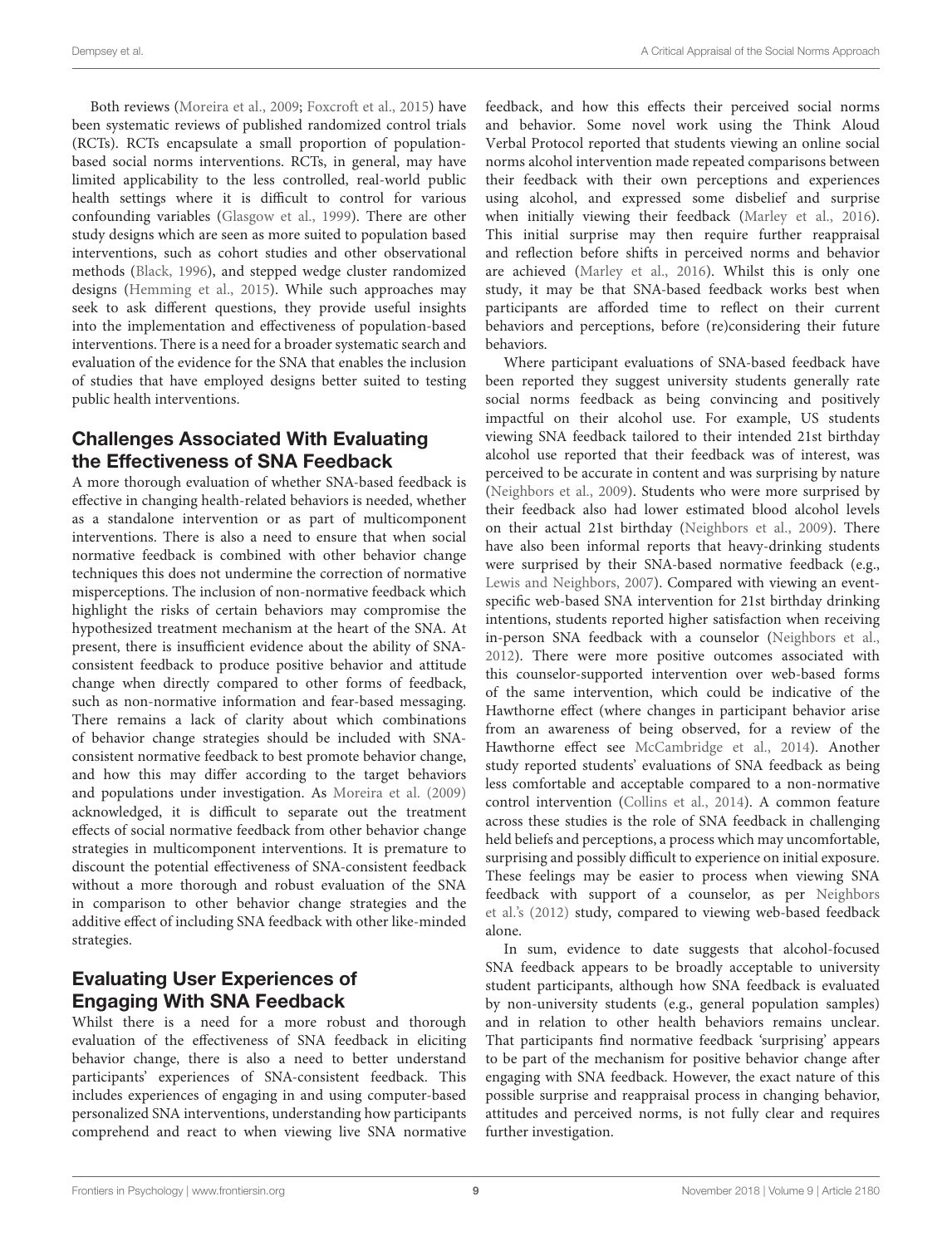# CHALLENGES AND OPPORTUNITIES ASSOCIATED WITH USING THE SOCIAL NORMS APPROACH

There are several immediate challenges and opportunities for the advancement of the SNA. The SNA remains highly focused on student behaviors and alcohol use despite its potential applicability to a wide variety of health behaviors and settings, particularly protective and more positive health behaviors. There is the potential for the approach to be applied to understand other behaviors, such as self-harm and suicidality [\(Quigley et al.,](#page-16-19) [2017\)](#page-16-19), gambling [\(Larimer and Neighbors,](#page-14-36) [2003\)](#page-14-36), students' study habits [\(Anthenien et al.,](#page-13-28) [2018\)](#page-13-28), as well as addressing bullying and victimization amongst schoolchildren [\(Perkins et al.,](#page-16-20) [2011\)](#page-16-20), and intimate partner violence [\(Neighbors et al.,](#page-15-28) [2010c\)](#page-15-28). Few studies have used the SNA in non-university settings, although this is starting to be addressed by research in high schools (e.g., [Elsey et al.,](#page-13-13) [2015\)](#page-13-13), with armed forces personnel [\(Neighbors et al.,](#page-15-29) [2014\)](#page-15-29), in community and hospital-based public health campaigns (e.g., [Perkins H.W. et al.,](#page-16-6) [2010;](#page-16-6) [Bewick et al.,](#page-13-12) [2013;](#page-13-12) [Reid and](#page-16-4) [Aiken,](#page-16-4) [2013\)](#page-16-4), and with non-Western communities, such as novel work investigating HIV testing uptake in Uganda [\(Perkins et al.,](#page-16-5) [2018\)](#page-16-5). The potential universality of the SNA in understanding the engagement in risky behaviors, and to intervene to prevent harm across a range of settings, remains one of the approach's key strengths. Further evaluation of the SNA outside of student samples and university settings is particularly needed.

### The Need for a More Unified Theory of How Social Normative Misperceptions Develop

Broad theoretical assumptions about the role of normative misperceptions in promoting negative and unhealthy behaviors exist in the literature. There are numerous references to 'Social Norms Theory' (e.g., [Scholly et al.,](#page-16-3) [2005;](#page-16-3) [Bergstrom and](#page-13-29) [Neighbors,](#page-13-29) [2006;](#page-13-29) [Martens et al.,](#page-15-7) [2006\)](#page-15-7) but there is no one unified theoretical model which is universally applied to all SNA research. There have been attempts to outline the interactions between normative perceptions, attitudes and behaviors, and link these to potential interventional approaches [\(Perkins,](#page-15-11) [1997;](#page-15-11) [Rimal and Real,](#page-16-21) [2005\)](#page-16-21), which provides a foundation upon which a unified comprehensive theoretical framework could be built. However, these theoretical developments have not always clearly outlined the processes implicated in the development of normative misperceptions (e.g., [Rimal and Real,](#page-16-21) [2005\)](#page-16-21).

Potentially, a variety of existing theories could be applied to explain how and why normative misperceptions develop. As has been demonstrated extensively in social psychological research, individuals are prone to fundamental attribution error [\(Gilbert and Malone,](#page-13-30) [1995\)](#page-13-30), in which we misunderstand the behavior of others by failing to fully acknowledge the possible external causes of their actions. For example, even if we are visiting a bar for the first time in several months we will tend to assume that the other people we see there are regular attendees. Other cognitive biases may be responsible for creating misperceptions, such as false consensus [\(Ross et al.,](#page-16-22) [1977\)](#page-16-22), in

which we erroneously assume others to behave and think in a same way to ourselves (for instance a heavy drinker assuming their level of alcohol consumption to be typical). In addition, pluralistic ignorance may lead people to assume that their behavior and attitudes – such as low to moderate drinking – is atypical, when in fact this is the actual norm [\(Schroeder](#page-16-23) [and Prentice,](#page-16-23) [1998\)](#page-16-23). These are just three potential theoretical explanations for why social norm misperceptions develop. The development of a unified testable theory which clearly explains how and why misperceptions of social norms develop, how these misperceptions are associated with future changes in behavior and attitudes, and how interventions should be targeted to change behaviors, represents a significant opportunity for the field.

The lack of a unified theory may explain why studies which are explicitly based on the SNA can be conflated with studies and interventions which generally focus on 'social norms.' As discussed earlier, the SNA is built on the assumption that misperceptions of peer norms underlies the engagement in negative health behaviors and reduction in positive behaviors. Whilst many empirical studies have demonstrated an association between perceived norms and a range of health behaviors, many broad 'social norms' studies do not measure the impact of misperceptions on future behavior (e.g., [Pelletier et al.,](#page-15-30) [2014;](#page-15-30) [Robinson et al.,](#page-16-24) [2014\)](#page-16-24). There needs to be a clearer distinction in the literature between SNA-consistent studies focusing on assessing and changing misperceptions of social norms, versus studies generally assessing 'social norms' or subjective norms.

### Lack of Clarity on How Social Norms Misperceptions Are Challenged in Interventions

The lack of clarity over the specific social norms feedback featured in interventions and the assessment of changes in perceived norms are limitations of the evidence base. Often published descriptions of interventions are missing important details, such as: how feedback highlights the behaviors or attitudes of the broader social group; which referent groups were described in the feedback; and whether feedback compared between personal behaviors or attitudes with 'actual' reported norms. Given the SNA's assumption that misperceptions of social norms drives behavior [\(Perkins,](#page-15-11) [1997;](#page-15-11) [McAlaney et al.,](#page-15-0) [2011\)](#page-15-0), many studies do not discuss whether perceived norms were assessed pre- to post-intervention or how misperceptions of social norms were targeted by the intervention (e.g., [Palfai](#page-15-31) [et al.,](#page-15-31) [2014\)](#page-15-31). For example, one study compared the effects of a brief healthy eating information intervention on high school students' eating behaviors and intentions, including messages on the health benefits associated with eating healthily with an additional descriptive or injunctive normative feedback message [\(Stok et al.,](#page-16-25) [2014\)](#page-16-25). This study did not report assessing the students' baseline eating behaviors, or their perceived norms pre- or post-intervention, meaning that the effects of their brief normative feedback on behaviors and intentions at followup could be due to pre-existing between group differences in eating behaviors rather than an effect of the normative feedback.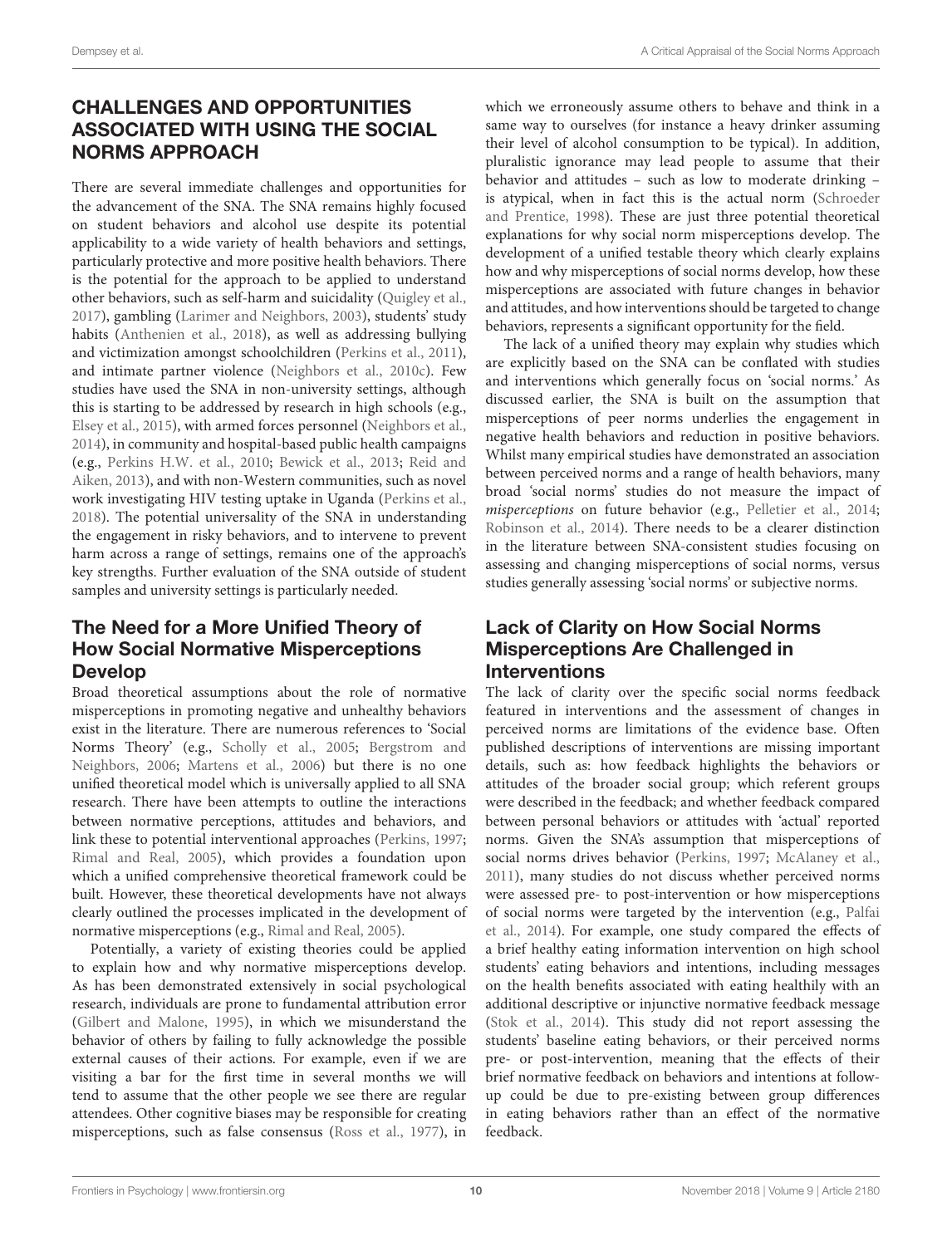Other studies have simply referred to a 'correction of misperception' without clarity on how misperceptions were actually changed by the intervention (e.g., [Kypri et al.,](#page-14-10) [2004\)](#page-14-10). In addition, some studies do not specify which normative feedback messages were included in the intervention, which referent groups were included in the feedback, or whether feedback was tailored for key sociodemographic characteristics such as age and sex (e.g., [Kypri et al.,](#page-14-10) [2004;](#page-14-10) [Kypri and McAnally,](#page-14-32) [2005\)](#page-14-32). A greater understanding of how interventions target the discrepancy between individuals' perceptions of social norms and actual reported norms is needed. Specifically, whether the intervention includes an explicit comparison between participants' own behaviors and attitudes, their perceptions of perceived norms, and the actual reported norms for their referent group.

To evaluate the effectiveness of SNA interventions in reducing the discrepancy between actual and perceived norms, studies need to assess pre- to post- changes in perceived norms. There are examples of published studies claiming to have changed normative misperceptions without an assessment of participants' perceptions, or changes in misperceptions, over the course of the intervention [\(Palfai et al.,](#page-15-31) [2014\)](#page-15-31). To enable a full assessment of the mechanism of change following SNA feedback, studies should assess the implicit pathway to behavior change that the SNA advocates. That is, the mediating role of changes in perceived norms in the relationship between exposure to a social norms intervention with post-intervention outcomes. There also needs to be a greater distinction between studies which explicitly test the SNA versus those that include some form of 'social norms' feedback without targeting or measuring changes in normative misperceptions. Improved clarity in how 'social norms' are defined and measured across studies is also required in order to enable research into the SNA to be distinguished from the wider field of 'social norms research' (for a review of the different definitions of social norms see [Chung and Rimal,](#page-13-3) [2016\)](#page-13-3). Differences in how 'social norms' are conceptualized and measured in studies have limited our ability to make cross-study comparisons, pool data for meta-analyses, test the assumptions of the SNA and evaluate the approach as a behavior change strategy.

#### Improving the Understanding of How Social Norms Feedback Facilitates Behavior Change

The process underlying how viewing SNA feedback leads to changes in behaviors, attitudes and intentions is still unclear. However, preliminary work has sought to understand how individuals process and react when viewing their SNA feedback (e.g., [Marley et al.,](#page-15-26) [2016\)](#page-15-26). One possibility is that SNA-based feedback works because of its ability to surprise the recipient, this surprise then translates into a reassessment of one's beliefs and perceptions about the social environment, peers' behaviors and attitudes, leading to changes in normative perceptions and ultimately behavior. However, few interventional studies have explored such processes or participants' experiences of exposure to SNA feedback, particularly the usability of online or offline computerized normative feedback featured in recent interventions. The work that has been conducted has focused

on the general experiences of student participants in SNA interventions (e.g., [Neighbors et al.,](#page-15-15) [2009,](#page-15-15) [2012;](#page-15-14) [Collins et al.,](#page-13-15) [2014\)](#page-13-15), but there remains an opportunity to understand how general population groups and those exposed to SNA feedback in non-university settings react to and comprehend social normative feedback. Repeating an earlier call [\(McAlaney et al.,](#page-15-0) [2011\)](#page-15-0), there are opportunities for qualitative work to understand user experiences and the processes implicated in challenging and changing normative misperceptions, particularly to inform best practice in future social norms interventions.

#### Future Challenges: Changes in Societal Behaviors and Disruptive Technologies

There are a number of challenges facing the future development and use of the SNA. For example, there is some evidence for recent decreases in substance use amongst younger age groups, particularly in the United Kingdom [\(European Monitoring](#page-13-31) [Centre for Drugs Addiction,](#page-13-31) [2017;](#page-13-31) [Office for National Statistics,](#page-15-32) [2017\)](#page-15-32). Such changes in behavior patterns may reflect broader shifts in societal norms. What implications this has for the SNA is not fully clear, but interventions based on the approach may need to adapt messaging toward reinforcing individuals' more accurate perceptions of the actual low levels of negative behaviors to encourage moderation and avoid highlighting selfother discrepancies in normative feedback. Few SNA-informed studies have focused on reinforcing low or more accurate social normative perceptions amongst participants with low levels of negative health behaviors; although, one study with lightand non-drinking university students indicated the possible protective effects of normative feedback against time-related increases in alcohol consumption [\(Neighbors et al.,](#page-15-18) [2011\)](#page-15-18). A secondary analysis of four studies indicated that presenting normative feedback for alcohol use does not appear to be associated with a 'boomerang effect' for students who drink alcohol below reported normative rates, i.e., these light drinking students did not increase their alcohol consumption to match the reported (higher) norms [\(Prince et al.,](#page-16-26) [2014\)](#page-16-26). Rather, it seems that such students' lower normative rates of alcohol consumption were reinforced by SNA feedback. However, it is unclear which factors buffer such students from a possible boomerang effect, for example, it may be that a lack of social identification with 'typical drinking students' protects lighter drinkers from adjusting their behaviors to conform to reported 'typical student' norms. The potential role of SNA-informed interventions in protecting against increases in negative healthbehaviors warrants further investigation, particularly where they may have benefit as an early intervention or harm-prevention strategy.

Recent innovations in technology, particularly the development of mobile app software, presents both challenges and opportunities for the SNA. Such new technologies represent an opportunity for SNA-informed studies and interventions to be delivered to mass audiences in an accessible and user-friendly manner. As discussed earlier, only one study has used social networking media to deliver SNA-informed feedback [\(Ridout](#page-16-12) [and Campbell,](#page-16-12) [2014\)](#page-16-12). Given the high use and access to social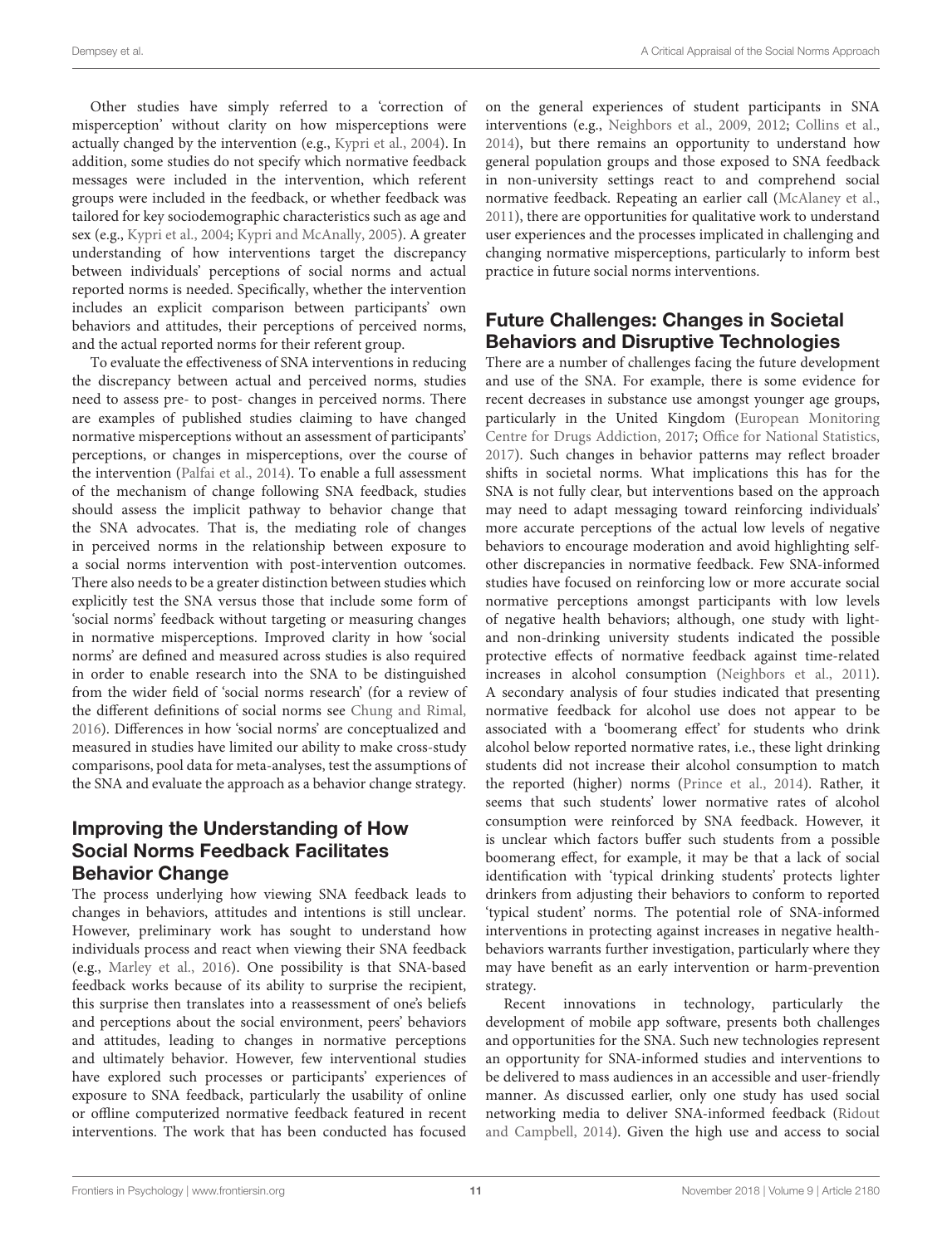media and mobile internet-enabled devices amongst younger age groups [\(Office for National Statistics,](#page-15-33) [2016\)](#page-15-33), mobile apps and social media could be used to deliver engaging normative feedback and may also assist in countering the problems with attrition associated with many 'social norms' interventions [\(Foxcroft et al.,](#page-13-24) [2015\)](#page-13-24). There is also the need to consider the influence of social networking sites and apps on health-related behaviors and in the development of misperceptions of social norms. For example, research has suggested that viewing sexually suggestive Facebook photographs is associated with higher perceived rates of unprotected sex and sex with strangers amongst university students' peers compared to viewing nonsuggestive photographs [\(Young and Jordan,](#page-16-27) [2013\)](#page-16-27). Exposure to alcohol-related content on social networks has been associated with heavier alcohol usage amongst adolescents and young adults (e.g., [Hoffman et al.,](#page-14-37) [2017\)](#page-14-37), especially amongst those who placed greater importance on their online social identity and who spend low-to-moderate time using social networking media [\(Pegg et al.,](#page-15-34) [2018\)](#page-15-34). Experimental research has also reported increases in perceived university student drinking norms after exposure to a fictitious Facebook profile containing alcoholrelated comments and photographs of alcohol consumption at social events [\(Fournier et al.,](#page-13-19) [2013\)](#page-13-19). Other behaviors like hookah and cannabis use are often positively portrayed on online social networks, which could make such low prevalence behaviors appear to be more normal and acceptable than the reality [\(Groth](#page-13-32) [et al.,](#page-13-32) [2017\)](#page-13-32). Social networking media may be a key and highly accessible source of (mis)information about normative behavior which individuals use to guide their own behavior. Online social networks and other mobile technologies may have the potential to feed social norms misperceptions, and encourage negative health behaviors, as much as be a tool to challenge misperceptions and promote healthy behaviors.

### RECOMMENDATIONS FOR GOOD PRACTICE USING THE SOCIAL NORMS APPROACH

Based on this critical appraisal there are three core recommendations for good practice using the approach. First, there is a significant need for greater clarity in the reporting of interventional studies testing the Social Norms Approach, including those non-SNA 'social norms' studies. Greater clarity about the specific social normative feedback included in the intervention arms of studies, examples of the social norms feedback used, and clarity about whether feedback facilitated an explicit comparison between individuals' normative perceptions versus actual norms is needed to identify those studies which are explicitly based on the SNA. Furthermore, in line with existing guidance [\(McAlaney et al.,](#page-15-6) [2010\)](#page-15-6), studies should specify what data normative feedback messages were based on, whether that be existing normative data from the target group, broader national norms, or ideally data taken from a baseline survey conducted with the same participants who are later exposed to the intervention. Delivering normative feedback that is relevant to the target population is important to ensure SNA interventions

are perceived to be realistic and persuasive by participants, doing so may underline the effectiveness of the SNA as a behavior change intervention.

Second, there is a need for more specific testing of the SNA's assumptions. At a minimum, interventions should assess participants' normative perceptions pre- and post-intervention, evaluate whether interventions are associated with changes in perceived norms, and analyze how changes in perceived norms explain changes in behaviors, attitudes and/or intentions. Although some interventional studies have tested and supported the role of this pathway in eliciting behavior change (e.g., [Neighbors et al.,](#page-15-15) [2009;](#page-15-15) [LaBrie et al.,](#page-14-14) [2013;](#page-14-14) [Lewis et al.,](#page-14-19) [2014\)](#page-14-19), this should be a core component of the evaluation of future SNA interventions. Intervention studies should be focused on falsifying the approach's underlying assumptions to determine the SNA's viability as a behavior change technique.

Third, and building on the previous point, there needs to be a more robust and systematic evaluation of SNA interventions. In addition to assessing changes in normative perceptions and behaviors over the course of an intervention, SNA interventions should also incorporate process evaluations, qualitative data on participants' experiences of exposure to normative feedback, as well as researcher- and practitioner-led reflections on the challenges associated with delivering SNA-informed feedback. Ensuring a more rigorous evaluation of SNA interventions would facilitate a more nuanced understanding of the challenges and best practices associated with conducting good quality SNA interventions, and improve the understanding of how participants react to, comprehend and process social normative feedback. A minority of studies have reported process evaluations and analyses of participant feedback and experiences of exposure to normative feedback (e.g., [Hallett et al.,](#page-13-33) [2009;](#page-13-33) [Neighbors et al.,](#page-15-14) [2012;](#page-15-14) [Marley et al.,](#page-15-26) [2016\)](#page-15-26), but there remains a need for process evaluations to become part of routine practice when evaluating SNA interventions.

# **CONCLUSION**

This critical review has appraised the use of the Social Norms Approach as a health behavior and attitude change technique, identified the challenges and opportunities associated with the approach, and outlined some good practice to consider when using the SNA in empirical research and interventions. The Approach's key strengths remain in its focus on promoting health behaviors in a positive manner through informationbased interventions which challenge commonly held normative misperceptions of various health-related behaviors. Whilst some studies have indicated that challenging misperceptions of perceived norms is associated with positive health behavior and attitude change, there are many methodological issues with the assessment of normative misperceptions, the conflation of different forms of 'social norms' studies with those explicitly based on the SNA, and in the poor design, reporting and evaluation of many studies. These issues hinder the evaluation of the approach as a behavior change technique and attempts to falsify its underlying assumptions. We call for greater clarity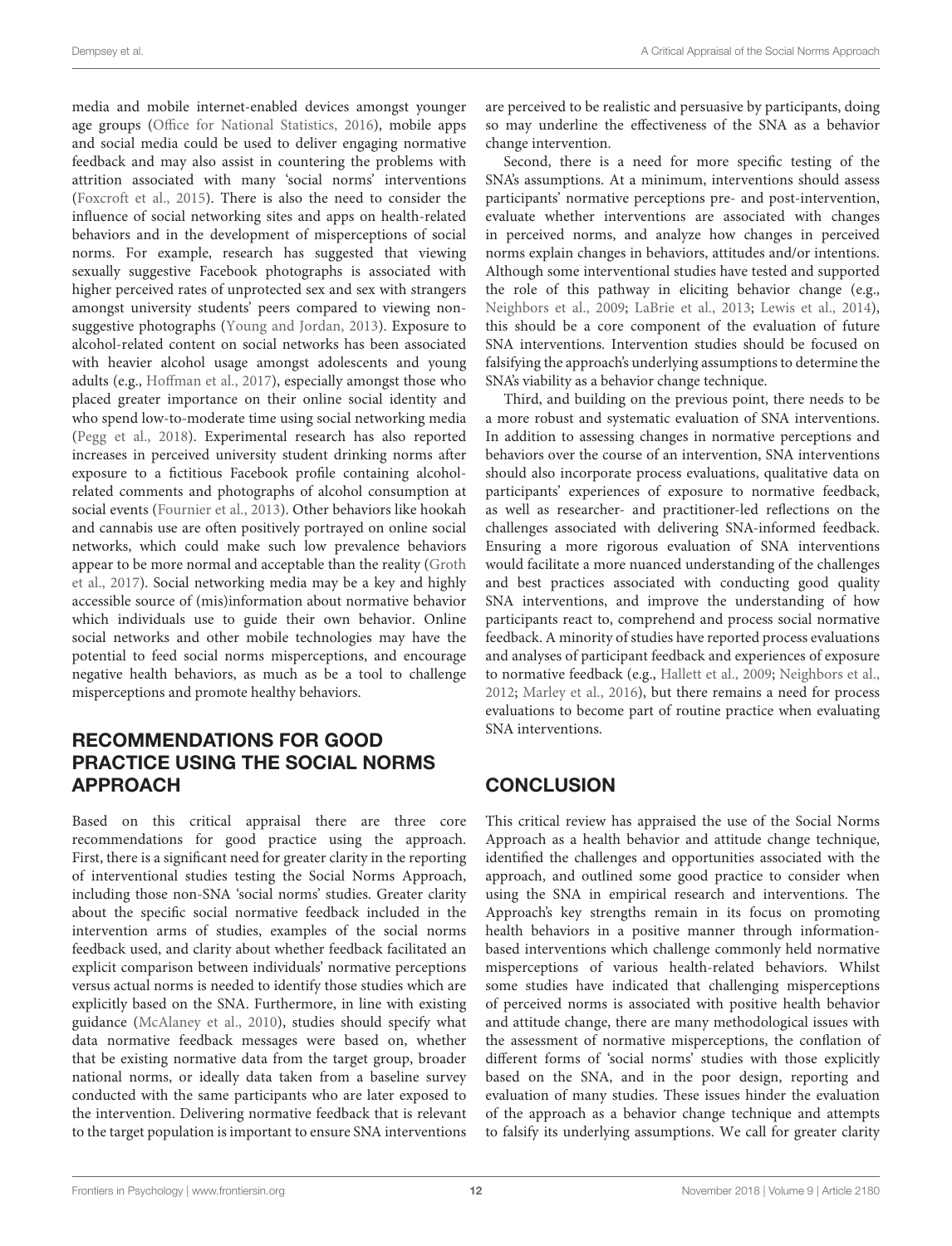and rigor in the evaluation of the Social Norms Approach to assist in determining its effectiveness in promoting healthy behavior. Ensuring a more robust evaluation of SNA-based interventions, greater methodological rigor, and improved clarity in the reporting of studies which test the assumptions of the approach, will facilitate the evaluation and the advancement of the Social Norms Approach.

#### **REFERENCES**

- <span id="page-13-0"></span>Ajzen, I. (1991). The theory of planned behavior. Organ. Behav. Hum. Decis. Process. 50, 179–211. [doi: 10.1016/0749-5978\(91\)90020-T](https://doi.org/10.1016/0749-5978(91)90020-T)
- <span id="page-13-28"></span>Anthenien, A. M., DeLozier, S. J., Neighbors, C., and Rhodes, M. G. (2018). College student normative misperceptions of peer study habit use. Soc. Psychol. Educ. 21, 303–322. [doi: 10.1007/s11218-017-9412-z](https://doi.org/10.1007/s11218-017-9412-z)
- <span id="page-13-4"></span>Arbour-Nicitopoulos, K. P., Kwan, M. Y. W., Lowe, D., Taman, S., and Faulkner, G. E. J. (2010). Social norms of alcohol, smoking, and marijuana use within a Canadian university setting. J. Am. Coll. Health 59, 191–196. [doi: 10.1080/](https://doi.org/10.1080/07448481.2010.502194) [07448481.2010.502194](https://doi.org/10.1080/07448481.2010.502194)
- <span id="page-13-20"></span>Baer, J. S., Stacy, A., and Larimer, M. (1991). Biases in the perception of drinking norms among college students. J. Stud. Alcohol. 52, 580–586. [doi: 10.15288/jsa.](https://doi.org/10.15288/jsa.1991.52.580) [1991.52.580](https://doi.org/10.15288/jsa.1991.52.580)
- <span id="page-13-29"></span>Bergstrom, R. L., and Neighbors, C. (2006). Body image disturbance and the social norms approach: an integrative review of the literature. J. Soc. Clin. Psychol. 25, 975–1000. [doi: 10.1521/jscp.2006.25.9.975](https://doi.org/10.1521/jscp.2006.25.9.975)
- <span id="page-13-10"></span>Bergstrom, R. L., Neighbors, C., and Lewis, M. A. (2004). Do men find "bony" women attractive? Consequences of misperceiving opposite sex perceptions of attractive body image. Body Image 1, 183–191. [doi: 10.1016/S1740-1445\(03\)](https://doi.org/10.1016/S1740-1445(03)00025-1) [00025-1](https://doi.org/10.1016/S1740-1445(03)00025-1)
- <span id="page-13-12"></span>Bewick, B. M., Bell, D., Crosby, S., Edlin, B., Keenan, S., Marshall, K., et al. (2013). Promoting improvements in public health: using a social norms approach to reduce use of alcohol, tobacco and other drugs. Drugs Educ. Prev. Policy 20, 322–330. [doi: 10.3109/09687637.2013.766150](https://doi.org/10.3109/09687637.2013.766150)
- <span id="page-13-27"></span>Black, N. (1996). Why we need observational studies to evaluate the effectiveness of health care. BMJ 312, 1215–1218. [doi: 10.1136/bmj.312.7040.1215](https://doi.org/10.1136/bmj.312.7040.1215)
- <span id="page-13-5"></span>Boot, C. R., Dahlin, M., Lintonen, T., Stock, C., Van Hal, G., Rasmussen, S., et al. (2012). A survey study on the associations between misperceptions on substance use by peers and health and academic outcomes in university students in North-West Europe. Int. J. Disabil. Hum. Dev. 11, 1–7. [doi: 10.1515/ijdhd-](https://doi.org/10.1515/ijdhd-2012-0027)[2012-0027](https://doi.org/10.1515/ijdhd-2012-0027)
- <span id="page-13-14"></span>Borsari, B., and Carey, K. B. (2003). Descriptive and injunctive norms in college drinking: a meta-analytic integration. J. Stud. Alcohol. 64, 331–341. [doi: 10.](https://doi.org/10.15288/jsa.2003.64.331) [15288/jsa.2003.64.331](https://doi.org/10.15288/jsa.2003.64.331)
- <span id="page-13-8"></span>Carter, P. M., Bingham, C. R., Zakrajsek, J. S., Shope, J. T., and Sayer, T. B. (2014). Social norms and risk perception: predictors of distracted driving behavior among novice adolescent drivers. J. Adolesc. Health 54, S32–S41. [doi: 10.1016/j.](https://doi.org/10.1016/j.jadohealth.2014.01.008) [jadohealth.2014.01.008](https://doi.org/10.1016/j.jadohealth.2014.01.008)
- <span id="page-13-3"></span>Chung, A., and Rimal, R. N. (2016). Social norms: a review. Rev. Commun. Res. 4, 1–29. [doi: 10.12840/issn.2255-4165.2016.04.01.008](https://doi.org/10.12840/issn.2255-4165.2016.04.01.008)
- <span id="page-13-2"></span>Cialdini, R. B., and Trost, M. R. (1998). "Social influence, social norms, conformity and compliance," in The Handbook of Social Psychology, eds D. T. Gilbert, S. T. Fiske, and G. Lindzey (New York: McGraw-Hill), 151–192.
- <span id="page-13-21"></span>Collins, R. L., Parks, G. A., and Marlatt, G. A. (1985). Social determinants of alcohol consumption: the effects of social interaction and model status on the self-administration of alcohol. J. Consult. Clin. Psychol. 53, 189–200. [doi:](https://doi.org/10.1037/0022-006X.53.2.189) [10.1037/0022-006X.53.2.189](https://doi.org/10.1037/0022-006X.53.2.189)
- <span id="page-13-15"></span>Collins, S. E., Kirouac, M., Lewis, M. A., Witkiewitz, K., and Carey, K. B. (2014). Randomized controlled trial of web-based decisional balance feedback and personalized normative feedback. J. Stud. Alcohol. Drugs 75, 982–992. [doi:](https://doi.org/10.15288/jsad.2014.75.982) [10.15288/jsad.2014.75.982](https://doi.org/10.15288/jsad.2014.75.982)
- <span id="page-13-22"></span>Del Boca, F. K., and Darkes, J. (2003). The validity of self-reports of alcohol consumption: state of the science and challenges for research. Addiction 98, 1–12. [doi: 10.1046/j.1359-6357.2003.00586.x](https://doi.org/10.1046/j.1359-6357.2003.00586.x)
- <span id="page-13-7"></span>Dempsey, R. C., McAlaney, J., Helmer, S., Pischke, C., Akvardar, Y., Bewick, B. M., et al. (2016). Normative perceptions of cannabis use amongst European University students: associations between perceived peer use and peer attitudes

#### AUTHOR CONTRIBUTIONS

RD, JM, and BB contribution to the conception of this review. RD wrote the first draft of the review. All authors contributed to the subsequent drafting and rewriting of the review, and read and approved the final version of the review for submission.

with personal use and attitudes. J. Stud. Alcohol. Drugs 77, 740–748. [doi: 10.](https://doi.org/10.15288/jsad.2016.77.740) [15288/jsad.2016.77.740](https://doi.org/10.15288/jsad.2016.77.740)

- <span id="page-13-11"></span>Dickie, R., Rasmussen, S., Cain, R., Williams, L., and McKay, W. (2018). The impact of perceived social norms on hand-washing behaviour in a UK student sample. Psychol. Health Med. 23, 154–159. [doi: 10.1080/13548506.2017.133](https://doi.org/10.1080/13548506.2017.1338736) [8736](https://doi.org/10.1080/13548506.2017.1338736)
- <span id="page-13-17"></span>Doumas, D. M., Haustveit, T., and Coll, K. M. (2010). reducing heavy drinking among first year intercollegiate athletes: a randomized controlled trial of webbased normative feedback. J. Appl. Sport Psychol. 22, 247–261. [doi: 10.1080/](https://doi.org/10.1080/10413201003666454) [10413201003666454](https://doi.org/10.1080/10413201003666454)
- <span id="page-13-16"></span>Doumas, D. M., Kane, C. M., Navarro, T. B., and Roman, J. (2011a). Decreasing heavy drinking in first-year students: evaluation of a web-based personalized feedback program administered during orientation. J. Coll. Couns. 14, 5–21. [doi: 10.1002/j.2161-1882.2011.tb00060.x](https://doi.org/10.1002/j.2161-1882.2011.tb00060.x)
- <span id="page-13-18"></span>Doumas, D. M., Workman, C. R., Navarro, A., and Smith, D. (2011b). Evaluation of web-based and counselor-delivered feedback interventions for mandated college students. J. Addict. Offender Couns. 32, 16–28.
- <span id="page-13-13"></span>Elsey, H., Owiredu, E., Thomson, H., Mann, G., Mehta, R., and Siddiqi, K. (2015). Do children overestimate the extent of smoking among their peers? A feasibility study of the social norms approach to prevent smoking. Addict. Behav. 41, 7–11. [doi: 10.1016/j.addbeh.2014.09.015](https://doi.org/10.1016/j.addbeh.2014.09.015)
- <span id="page-13-23"></span>Ernsting, C., Dombrowski, S. U., Oedekoven, M., O'Sullivan, J. L., Kanzler, M., Kuhlmey, A., et al. (2017). Using smartphones and health apps to change and manage health behaviors: a population-based survey. J. Med. Internet Res. 19:e101. [doi: 10.2196/jmir.6838](https://doi.org/10.2196/jmir.6838)
- <span id="page-13-31"></span>European Monitoring Centre for Drugs, and Drug Addictiona (2017). European Drug Report 2017. Luxembourg: Trends and Developments.
- <span id="page-13-6"></span>Festinger, L. (1954). A theory of social comparison processes. Hum. Commun. 7, 117–140. [doi: 10.1177/001872675400700202](https://doi.org/10.1177/001872675400700202)
- <span id="page-13-19"></span>Fournier, A. K., Hall, E., Ricke, P., and Storey, B. (2013). Alcohol and the social network: online social networking sites and college students' perceived drinking norms. Psychol. Pop. Media Cult. 2, 86–95. [doi: 10.1037/a0032097](https://doi.org/10.1037/a0032097)
- <span id="page-13-24"></span>Foxcroft, D. R., Moreira, M. T., Almeida Santimano, N. M. L., and Smith, L. A. (2015). Social norms information for alcohol misuse in university and college students. Cochrane Database Syst. Rev. 1:CD006748. [doi: 10.1002/14651858.](https://doi.org/10.1002/14651858.CD006748.pub3) [CD006748.pub3](https://doi.org/10.1002/14651858.CD006748.pub3)
- <span id="page-13-25"></span>Geisner, I. M., Neighbors, C., Lee, C. M., and Larimer, M. E. (2007). Evaluating personal alcohol feedback as a selective prevention for college students with depressed mood. Addict. Behav. 32, 2776–2787. [doi: 10.1016/j.addbeh.2007.](https://doi.org/10.1016/j.addbeh.2007.04.014) [04.014](https://doi.org/10.1016/j.addbeh.2007.04.014)
- <span id="page-13-1"></span>Gerrard, M., Gibbons, F. X., Houlihan, A. E., Stock, M. L., and Pomery, E. A. (2008). A dual-process approach to health risk decision making: the prototype willingness model. Dev. Rev. 28, 29–61. [doi: 10.1016/J.DR.2007.10.001](https://doi.org/10.1016/J.DR.2007.10.001)
- <span id="page-13-30"></span>Gilbert, D. T., and Malone, P. S. (1995). The correspondence bias. Psychol. Bull. 117, 21–38. [doi: 10.1037/0033-2909.117.1.21](https://doi.org/10.1037/0033-2909.117.1.21)
- <span id="page-13-26"></span>Glasgow, R. E., Vogt, T. M., and Boles, S. M. (1999). Evaluating the public health impact of health promotion interventions: the RE-AIM framework. Am. J. Public Health 89, 1322–1327. [doi: 10.2105/AJPH.89.9.1322](https://doi.org/10.2105/AJPH.89.9.1322)
- <span id="page-13-9"></span>Grossbard, J. R., Neighbors, C., and Larimer, M. E. (2011). Perceived norms for thinness and muscularity among college students: what do men and women really want? Eat. Behav. 12, 192–199. [doi: 10.1016/j.eatbeh.2011.04.005](https://doi.org/10.1016/j.eatbeh.2011.04.005)
- <span id="page-13-32"></span>Groth, G. G., Longo, L. M., and Martin, J. L. (2017). Social media and college student risk behaviors: a mini-review. Addict. Behav. 65, 87–91. [doi: 10.1016/](https://doi.org/10.1016/J.ADDBEH.2016.10.003) [J.ADDBEH.2016.10.003](https://doi.org/10.1016/J.ADDBEH.2016.10.003)
- <span id="page-13-33"></span>Hallett, J., Maycock, B., Kypri, K., Howat, P., and McManus, A. (2009). Development of a web-based alcohol intervention for university students: processes and challenges. Drug Alcohol. Rev. 28, 31–39. [doi: 10.1111/j.1465-](https://doi.org/10.1111/j.1465-3362.2008.00008.x) [3362.2008.00008.x](https://doi.org/10.1111/j.1465-3362.2008.00008.x)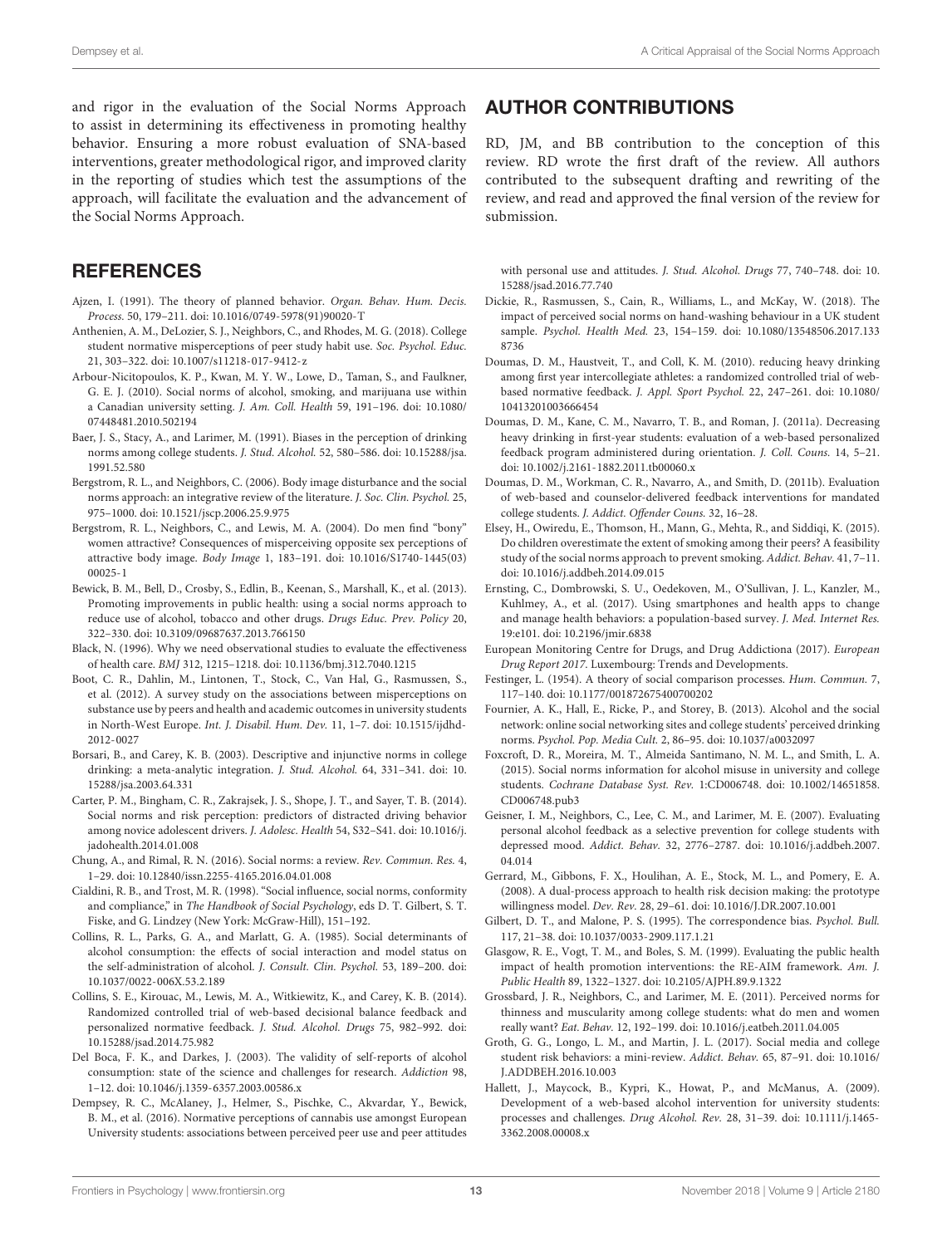- <span id="page-14-18"></span>Hancock, L. C., Abhold, J., Altekruse, M., and Gascoigne, J. (2002). Applying Social Norms Marketing to Tobacco Cessation and Prevention: Lessons Learned From Three Campaigns. New Jersey, NJ: Little Falls New Jersey,
- <span id="page-14-4"></span>Helmer, S. M., Mikolajczyk, R. T., McAlaney, J., Vriesacker, B., van Hal, G., Akvardar, Y., et al. (2014). Illicit substance use among university students from seven European countries: a comparison of personal and perceived peer use and personal and perceived peer attitudes towards illicit substance use. Prev. Med. 67, 204–209. [doi: 10.1016/j.ypmed.2014.07.039](https://doi.org/10.1016/j.ypmed.2014.07.039)
- <span id="page-14-17"></span>Helmer, S. M., Muellman, S., Zeeb, H., and Pischke, C. R. (2016a). Development and evaluation of the efficacy of a web-based 'social norms'-intervention for the prevention and reduction of substance use in a cluster-controlled trial conducted at eight German universities. BMC Public Health 16:252. [doi: 10.](https://doi.org/10.1186/s12889-016-2898-z) [1186/s12889-016-2898-z](https://doi.org/10.1186/s12889-016-2898-z)
- <span id="page-14-6"></span>Helmer, S. M., Pischke, C. R., Van Hal, G., Vriesacker, B., Dempsey, R. C., Akvardar, Y., et al. (2016b). Personal and perceived peer use and attitudes towards the use of nonmedical prescription stimulants to improve academic performance among university students in seven European countries. Drug Alcohol. Depend. 168, 128–134. [doi: 10.1016/j.drugalcdep.2016.08.639](https://doi.org/10.1016/j.drugalcdep.2016.08.639)
- <span id="page-14-35"></span>Hemming, K., Haines, T. P., Chilton, P. J., Girling, A. J., and Lilford, R. J. (2015). The stepped wedge cluster randomised trial: rationale, design, analysis, and reporting. BMJ 350:h391. [doi: 10.1136/bmj.h391](https://doi.org/10.1136/bmj.h391)
- <span id="page-14-34"></span>Henslee, A. M., and Correia, C. J. (2009). The use of freshmen seminar programs to deliver personalized feedback. J. Alcohol. Drug Educ. 53, 39–52.
- <span id="page-14-37"></span>Hoffman, E. W., Austin, E. W., Pinkleton, B. E., and Austin, B. W. (2017). An Exploration of the Associations of Alcohol-Related Social Media Use and Message Interpretation Outcomes to Problem Drinking Among College Students. Health Commun. 32, 864–871. [doi: 10.1080/10410236.2016.1195677](https://doi.org/10.1080/10410236.2016.1195677)
- <span id="page-14-0"></span>Hogg, M. A., and Reid, S. A. (2006). Social identity, self-categorization, and the communication of group norms. Commun. Theory 16, 7–30. [doi: 10.1111/j.](https://doi.org/10.1111/j.1468-2885.2006.00003.x) [1468-2885.2006.00003.x](https://doi.org/10.1111/j.1468-2885.2006.00003.x)
- <span id="page-14-25"></span>Hornsey, M. J. (2008). Social identity theory and self-categorization theory: a historical review. Soc. Personal. Psychol. Compass 2, 204–222. [doi: 10.1111/j.](https://doi.org/10.1111/j.1751-9004.2007.00066.x) [1751-9004.2007.00066.x](https://doi.org/10.1111/j.1751-9004.2007.00066.x)
- <span id="page-14-31"></span>Judd, T. (2010). Facebook versus email. Br. J. Educ. Technol. 41, E101–E104. [doi:](https://doi.org/10.1111/j.1467-8535.2009.01041.x) [10.1111/j.1467-8535.2009.01041.x](https://doi.org/10.1111/j.1467-8535.2009.01041.x)
- <span id="page-14-3"></span>Kilmer, J. R., Walker, D. D., Lee, C. M., Palmer, R. S., Mallett, K. A., Fabiano, P., et al. (2006). Misperceptions of college student marijuana use: implications for prevention. J. Stud. Alcohol. 67, 277–281. [doi: 10.15288/jsa.2006.67.277](https://doi.org/10.15288/jsa.2006.67.277)
- <span id="page-14-12"></span>Kok, G., Peters, G. J. Y., Kessels, L. T. E., Ten Hoor, G. A., and Ruiter, R. A. C. (2018). Ignoring theory and misinterpreting evidence: the false belief in fear appeals. Health Psychol. Rev. 12, 111–125. [doi: 10.1080/17437199.2017.1415767](https://doi.org/10.1080/17437199.2017.1415767)
- <span id="page-14-13"></span>Kulik, J. A., Butler, H., Gerrard, M., Gibbons, F. X., and Mahler, H. (2008). Social norms information enhances the efficacy of an appearance-based sun protection intervention. Soc. Sci. Med. 67, 321–329. [doi: 10.1016/j.socscimed.2008.](https://doi.org/10.1016/j.socscimed.2008.03.037) [03.037](https://doi.org/10.1016/j.socscimed.2008.03.037)
- <span id="page-14-11"></span>Kypri, K., Hallett, J., Howat, P., McManus, A., Maycock, B., Bowe, S., et al. (2009). Randomized controlled trial of proactive web-based alcohol screening and brief intervention for university students. Arch. Intern. Med. 169, 1508–1514. [doi:](https://doi.org/10.1001/archinternmed.2009.249) [10.1001/archinternmed.2009.249](https://doi.org/10.1001/archinternmed.2009.249)
- <span id="page-14-32"></span>Kypri, K., and McAnally, H. M. (2005). Randomized controlled trial of a webbased primary care intervention for multiple health risk behaviors. Prev. Med. 41, 761–766. [doi: 10.1016/j.ypmed.2005.07.010](https://doi.org/10.1016/j.ypmed.2005.07.010)
- <span id="page-14-10"></span>Kypri, K., Saunders, J. B., Williams, S. M., McGee, R. O., Langley, J. D., Cashell-Smith, M. L., et al. (2004). Web-based screening and brief intervention for hazardous drinking: a double-blind randomized controlled trial. Addiction 99, 1410–1417. [doi: 10.1111/j.1360-0443.2004.00847.x](https://doi.org/10.1111/j.1360-0443.2004.00847.x)
- <span id="page-14-33"></span>Kypri, K., Vater, T., Bowe, S. J., Saunders, J. B., Cunningham, J. A., Horton, N. J., et al. (2014). Web-based alcohol screening and brief intervention for university students: a randomized trial. JAMA 311, 1218–1224. [doi: 10.1001/jama.2014.](https://doi.org/10.1001/jama.2014.2138) [2138](https://doi.org/10.1001/jama.2014.2138)
- <span id="page-14-14"></span>LaBrie, J. W., Lewis, M. A., Atkins, D. C., Neighbors, C., Zheng, C., Kenney, S. R., et al. (2013). RCT of web-based personalized normative feedback for college drinking prevention: are typical student norms good enough? J. Consult. Clin. Psychol. 81, 1074–1086. [doi: 10.1037/a0034087](https://doi.org/10.1037/a0034087)
- <span id="page-14-5"></span>Lally, P., Bartle, N., and Wardle, J. (2011). Social norms and diet in adolescents. Appetite 57, 623–627. [doi: 10.1016/j.appet.2011.07.015](https://doi.org/10.1016/j.appet.2011.07.015)
- <span id="page-14-9"></span>Lapinski, M. K., Maloney, E. K., Braz, M., and Shulman, H. C. (2013). Testing the effects of social norms and behavioral privacy on hand washing: a field

experiment. Hum. Commun. Res. 39, 21–46. [doi: 10.1111/j.1468-2958.2012.](https://doi.org/10.1111/j.1468-2958.2012.01441.x) 01441<sub>x</sub>

- <span id="page-14-1"></span>Lapinski, M. K., and Rimal, R. N. (2005). An explication of social norms communication theory. Commun. Theory 15, 127–147. [doi: 10.1111/j.1468-](https://doi.org/10.1111/j.1468-2885.2005.tb00329.x) [2885.2005.tb00329.x](https://doi.org/10.1111/j.1468-2885.2005.tb00329.x)
- <span id="page-14-2"></span>Larimer, M. E., Kaysen, D. L., Lee, C. M., Kilmer, J. R., Lewis, M. A., Dillworth, T., et al. (2009). Evaluating level of specificity of normative referents in relation to personal drinking behavior. J. Stud. Alcohol. Drugs Suppl. 115–121. [doi:](https://doi.org/10.15288/jsads.2009.s16.115) [10.15288/jsads.2009.s16.115](https://doi.org/10.15288/jsads.2009.s16.115)
- <span id="page-14-20"></span>Larimer, M. E., Lee, C. M., Kilmer, J. R., Fabiano, P. M., Stark, C. B., Geisner, I. M., et al. (2007). Personalized mailed feedback for college drinking prevention: a randomized clinical trial. J. Consult. Clin. Psychol. 75, 285–293. [doi: 10.1109/](https://doi.org/10.1109/TMI.2012.2196707.Separate) [TMI.2012.2196707.Separate](https://doi.org/10.1109/TMI.2012.2196707.Separate)
- <span id="page-14-36"></span>Larimer, M. E., and Neighbors, C. (2003). Normative misperception and the impact of descriptive and injunctive norms on college student gambling. Psychol. Addict. Behav. 17, 235–243. [doi: 10.1037/0893-164X.17.3.235](https://doi.org/10.1037/0893-164X.17.3.235)
- <span id="page-14-29"></span>Larimer, M. E., Turner, A. P., Mallett, K. A., and Geisner, I. M. (2010). Predicting drinking behavior and alcohol-related problems among fraternity and sorority members: examining the role of descriptive and injunctive norms. Psychol. Addict. Behav. 18, 203–212. [doi: 10.1037/0893-164X.18.3.203.Predicting](https://doi.org/10.1037/0893-164X.18.3.203.Predicting)
- <span id="page-14-21"></span>Lee, C. M., Geisner, I. M., Lewis, M. A., Neighbors, C., and Larimer, M. E. (2007). Social motives and the interaction between descriptive and injunctive norms in college student drinking. J. Stud. Alcohol. Drugs 68, 714–721. [doi: 10.15288/jsad.](https://doi.org/10.15288/jsad.2007.68.714) [2007.68.714](https://doi.org/10.15288/jsad.2007.68.714)
- <span id="page-14-16"></span>Lee, C. M., Kilmer, J. R., Neighbors, C., Atkins, D. C., Zheng, C., Walker, D. D., et al. (2013). Indicated prevention for college student marijuana use: a randomized controlled trial. J. Consult. Clin. Psychol. 81, 702–709. [doi: 10.1037/a0033285](https://doi.org/10.1037/a0033285)
- <span id="page-14-15"></span>Lee, C. M., Neighbors, C., Kilmer, J. R., and Larimer, M. E. (2010). A brief, web-based personalized feedback selective intervention for college student marijuana use: a randomized clinical trial. Psychol. Addict. Behav. 24, 265–273. [doi: 10.1037/a0018859](https://doi.org/10.1037/a0018859)
- <span id="page-14-23"></span>Lee, C. M., Neighbors, C., Lewis, M. A., Kaysen, D., Mittmann, A., Geisner, I. M., et al. (2014). Randomized controlled trial of a spring break intervention to reduce high-risk drinking. J. Consult. Clin. Psychol. 82, 189–201. [doi: 10.1037/](https://doi.org/10.1037/a0035743) [a0035743](https://doi.org/10.1037/a0035743)
- <span id="page-14-7"></span>Lehne, G., Zeeb, H., Pischke, C. R., Mikolajczyk, R., Bewick, B. M., McAlaney, J., et al. (2018). Personal and perceived peer use and attitudes towards use of nonprescribed prescription sedatives and sleeping pills among university students in seven European countries. Addict. Behav. 87, 17–23. [doi: 10.1016/j.addbeh.](https://doi.org/10.1016/j.addbeh.2018.06.012) [2018.06.012](https://doi.org/10.1016/j.addbeh.2018.06.012)
- <span id="page-14-8"></span>Lewis, M. A., Lee, C. M., Patrick, M. E., and Fossos, N. (2007). Gender-specific normative misperceptions of risky sexual behavior and alcohol-related risky sexual behavior. Sex Roles 57, 81–90. [doi: 10.1007/s11199-007-9218-0](https://doi.org/10.1007/s11199-007-9218-0)
- <span id="page-14-26"></span>Lewis, M. A., and Neighbors, C. (2004). Gender-specific misperceptions of college student drinking norms. Psychol. Addict. Behav. 18, 334–339. [doi: 10.1037/](https://doi.org/10.1037/0893-164X.18.4.334) [0893-164X.18.4.334](https://doi.org/10.1037/0893-164X.18.4.334)
- <span id="page-14-22"></span>Lewis, M. A., and Neighbors, C. (2006). Social norms approaches using descriptive drinking norms education: a review of the research on personalized normative feedback. J. Am. Coll. Health 54, 213–218. [doi: 10.1111/j.1743-6109.2008.01122.](https://doi.org/10.1111/j.1743-6109.2008.01122.x.Endothelial) [x.Endothelial](https://doi.org/10.1111/j.1743-6109.2008.01122.x.Endothelial)
- <span id="page-14-24"></span>Lewis, M. A., and Neighbors, C. (2007). Optimizing personalized normative feedback: the use of gender-specific referents. J. Stud. Alcohol. Drugs 68, 228– 237. [doi: 10.15288/jsad.2007.68.228](https://doi.org/10.15288/jsad.2007.68.228)
- <span id="page-14-19"></span>Lewis, M. A., Patrick, M. E., Litt, D. M., Atkins, D. C., Kim, T., Blayney, J. A., et al. (2014). Randomized controlled trial of a web-delivered personalized normative feedback intervention to reduce alcohol-related risky sexual behavior among college students. J. Consult. Clin. Psychol. 82, 429–440. [doi: 10.1037/a00](https://doi.org/10.1037/a0035550) [35550](https://doi.org/10.1037/a0035550)
- <span id="page-14-27"></span>Litt, D. M., Lewis, M. A., Stahlbrandt, H., Firth, P., and Neighbors, C. (2012a). Social comparison as a moderator of the assocation between perceived norms and alcohol use and negative consequences among college students. J. Stud. Alcohol. Drugs 73, 961–967.
- <span id="page-14-28"></span>Litt, D. M., Stock, M. L., and Lewis, M. A. (2012b). Drinking to fit in: examining the need to belong as a moderator of perceptions of best friends' alcohol use and related risk cognitions among college students. Basic Appl. Soc. Psych. 34, 313–321. [doi: 10.1080/01973533.2012.693357](https://doi.org/10.1080/01973533.2012.693357)
- <span id="page-14-30"></span>Lojewski, R., Rotunda, R. J., and Arruda, J. E. (2010). Personalized normative feedback to reduce drinking among college students: a social norms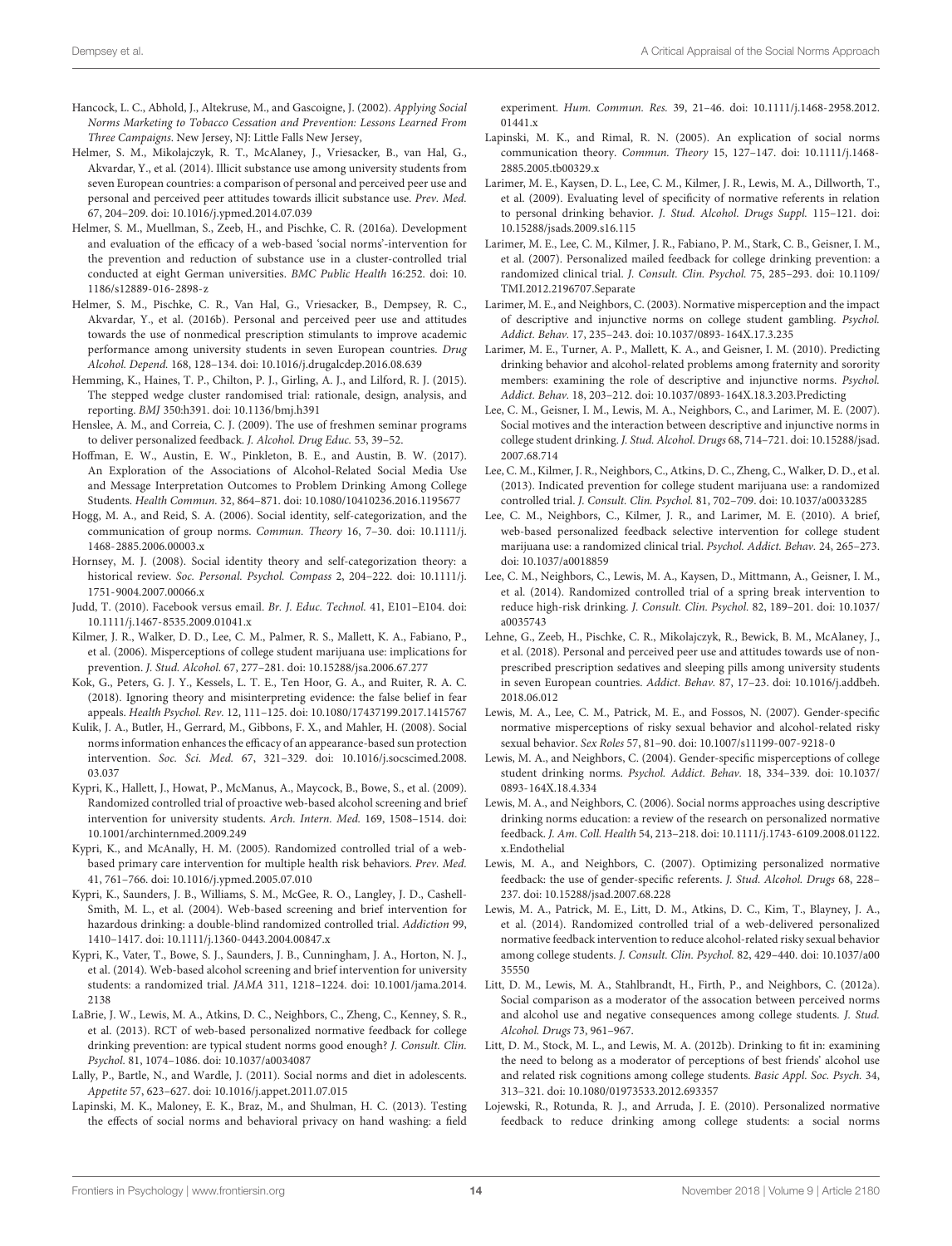intervention examining gender-based versus standard feedback. J. Alcohol Drug Educ. 54, 19–40.

- <span id="page-15-12"></span>Malouff, J. (2018). What constitutes evidence that fear appeals have positive effects on health behaviour? Commentary on Kok, Peters, Kessels, ten Hoor, and Ruiter (2018). Health Psychol. Rev. 12, 133–135. [doi: 10.1080/17437199.2018.14](https://doi.org/10.1080/17437199.2018.1445541) [45541](https://doi.org/10.1080/17437199.2018.1445541)
- <span id="page-15-26"></span>Marley, S., Bekker, H. L., and Bewick, B. M. (2016). Responding to personalised social norms feedback from a web-based alcohol reduction intervention for students: analysis of think-aloud verbal protocols. Psychol. Health 31, 1007–1024. [doi: 10.1080/08870446.2016.1161192](https://doi.org/10.1080/08870446.2016.1161192)
- <span id="page-15-7"></span>Martens, M. P., Page, J. C., Mowry, E. S., Damann, K. M., Taylor, K. K., and Cimini, M. D. (2006). Differences between actual and perceived student norms: an examination of alcohol use, drug use, and sexual behavior. J. Am. Coll. Health 54, 295–300. [doi: 10.3200/JACH.54.5.295-300](https://doi.org/10.3200/JACH.54.5.295-300)
- <span id="page-15-0"></span>McAlaney, J., Bewick, B., and Hughes, C. (2011). The international development of the 'Social Norms' approach to drug education and prevention. Drugs Educ. Prev. Policy 18, 81–89. [doi: 10.3109/09687631003610977](https://doi.org/10.3109/09687631003610977)
- <span id="page-15-6"></span>McAlaney, J., Bewick, B. M., and Bauerle, J. (2010). Social Norms Guidebook: A Guide to Implementing the Social Norms Approach in the UK. West Yorkshire: University of Bradford.
- <span id="page-15-4"></span>McAlaney, J., Boot, C. R., Dahlin, M., Lintonen, T., Stock, C., Rasmussen, S., et al. (2012). A comparison of substance use behaviours and normative beliefs in North-West European university and college students. Int. J. Disabil. Hum. Dev. 11, 1–7. [doi: 10.1515/ijdhd-2012-0032](https://doi.org/10.1515/ijdhd-2012-0032)
- <span id="page-15-5"></span>McAlaney, J., Helmer, S., Stock, C., Vriesacker, B., van Hal, G., Dempsey, R. C., et al. (2015). Personal and perceived peer use of and attitudes toward alcohol among university and college students in seven EU countries: project SNIPE. J. Stud. Alcohol Drugs 76, 430–438. [doi: 10.15288/jsad.2015.76.430](https://doi.org/10.15288/jsad.2015.76.430)
- <span id="page-15-10"></span>McAlaney, J., and Jenkins, W. (2017). Perceived social norms of health behaviours and college engagement in British students. J. Furth High. Educ. 41, 172–186. [doi: 10.1080/0309877X.2015.1070399](https://doi.org/10.1080/0309877X.2015.1070399)
- <span id="page-15-3"></span>McAlaney, J., and McMahon, J. (2007). Normative beliefs, misperceptions, and heavy episodic drinking in a British student sample. . J. Stud. Alcohol. Drugs 68, 385–392. [doi: 10.15288/jsad.2007.68.385](https://doi.org/10.15288/jsad.2007.68.385)
- <span id="page-15-27"></span>McCambridge, J., Witton, J., and Elbourne, D. R. (2014). Systematic review of the hawthorne effect: new concepts are needed to study research participation effects. J. Clin. Epidemiol. 67, 267–277. [doi: 10.1016/j.jclinepi.2013.08.015](https://doi.org/10.1016/j.jclinepi.2013.08.015)
- <span id="page-15-23"></span>Melson, A. J., Davies, J. B., and Martinus, T. (2016). Overestimation of peer drinking: error of judgement or methodological artefact? Addiction 106, 1078– 1084. [doi: 10.1111/j.1360-0443.2011.03392.x](https://doi.org/10.1111/j.1360-0443.2011.03392.x)
- <span id="page-15-24"></span>Moreira, M., Smith, L., and Foxcroft, D. (2009). Social norms interventions to reduce alcohol misuse in University or College students (Review). Cochrane Database Syst. Rev. 8:CD006748. [doi: 10.1002/14651858.CD006748.pub2](https://doi.org/10.1002/14651858.CD006748.pub2)
- <span id="page-15-2"></span>Neighbors, C., Dillard, A. J., Lewis, M. A., Bergstrom, R. L., and Neil, T. A. (2006). Normative misperceptions and temporal precedence of perceived norms and drinking. J. Stud. Alcohol. 67, 290–299. [doi: 10.15288/jsa.2006.67.290](https://doi.org/10.15288/jsa.2006.67.290)
- <span id="page-15-22"></span>Neighbors, C., Foster, D. W., Walker, D. D., Kilmer, J. R., and Lee, C. M. (2013). Social identity as a moderator of the association between perceived norms and marijuana use. J. Stud. Alcohol. Drugs 74, 479–483. [doi: 10.15288/jsad.2013.](https://doi.org/10.15288/jsad.2013.74.479) [74.479](https://doi.org/10.15288/jsad.2013.74.479)
- <span id="page-15-8"></span>Neighbors, C., Geisner, I. M., and Lee, C. M. (2008a). Perceived marijuana norms and social expectancies among entering college student marijuana users. Psychol. Addict. Behav. 22, 433–438. [doi: 10.1037/0893-164X.22.3.433](https://doi.org/10.1037/0893-164X.22.3.433)
- <span id="page-15-18"></span>Neighbors, C., Jensen, M., Tidwell, J., Walter, T., Fossos, N., and Lewis, M. A. (2011). Social-norms interventions for light and nondrinking students. Gr. Process. Intergr. Relat. 14, 651–669. [doi: 10.1177/1368430210398014](https://doi.org/10.1177/1368430210398014)
- <span id="page-15-21"></span>Neighbors, C., O'Connor, R. M., Lewis, M. A., Chawla, N., Lee, C. M., and Fossos, N. (2008b). The relative impact of injunctive norms on college student drinking: the role of reference group. Psychol. Addict. Behav. 22, 576–581. [doi: 10.1037/a0013043](https://doi.org/10.1037/a0013043)
- <span id="page-15-20"></span>Neighbors, C., LaBrie, J. W., Hummer, J. F., Lewis, M. A., Lee, C. M., Desai, S., et al. (2010a). Group identification as a moderator of the relationship between perceived social norms and alcohol consumption. Psychol. Addict. Behav. 24, 522–528. [doi: 10.1037/a0019944](https://doi.org/10.1037/a0019944)
- <span id="page-15-13"></span>Neighbors, C., Lewis, M. A., Atkins, D. C., Jensen, M. M., Walter, T., Fossos, N., et al. (2010b). Efficacy of web-based personalized normative feedback: a twoyear randomized controlled trial. J. Consult. Clin. Psychol. 78, 898–911. [doi:](https://doi.org/10.1037/a0020766) [10.1037/a0020766](https://doi.org/10.1037/a0020766)
- <span id="page-15-28"></span>Neighbors, C., Walker, D. D., Mbilinyi, L. F., O'Rourke, A., Edleson, J. L., Zegree, J., et al. (2010c). Normative misperceptions of abuse among perpetrators of intimate partner violence. Violence Against Women 16, 370–386. [doi: 10.1177/](https://doi.org/10.1177/1077801210363608) [1077801210363608](https://doi.org/10.1177/1077801210363608)
- <span id="page-15-19"></span>Neighbors, C., Larimer, M. E., and Lewis, M. A. (2004). Targeting misperceptions of descriptive drinking norms: efficacy of a computer-delivered personalized normative feedback intervention. J. Consult. Clin. Psychol. 72, 434–447. [doi:](https://doi.org/10.1037/0022-006X.72.3.434) [10.1037/0022-006X.72.3.434](https://doi.org/10.1037/0022-006X.72.3.434)
- <span id="page-15-14"></span>Neighbors, C., Lee, C. M., Atkins, D. C., Lewis, M. A., Kaysen, D., Mittmann, A., et al. (2012). A randomized controlled trial of event specific prevention strategies for reducing problematic drinking associated with 21st birthday celebrations. J. Consult. Clin. Psychol. 80, 850–862. [doi: 10.1037/a002](https://doi.org/10.1037/a0029480.A) [9480.A](https://doi.org/10.1037/a0029480.A)
- <span id="page-15-9"></span>Neighbors, C., Lee, C. M., Lewis, M. A., Fossos, N., and Larimer, M. E. (2007). Are social norms the best predictor of outcomes among heavy- drinking college students? J. Stud. Alcohol. 68, 556–565. [doi: 10.1111/j.1743-6109.2008.01122.x.](https://doi.org/10.1111/j.1743-6109.2008.01122.x.Endothelial) [Endothelial](https://doi.org/10.1111/j.1743-6109.2008.01122.x.Endothelial)
- <span id="page-15-15"></span>Neighbors, C., Lee, C. M., Lewis, M. A., Fossos, N., and Walter, T. (2009). Internetbased personalized feedback to reduce 21st-birthday drinking: a randomized controlled trial of an event-specific prevention intervention. J. Consult. Clin. Psychol. 77, 51–63. [doi: 10.1037/a0014386](https://doi.org/10.1037/a0014386)
- <span id="page-15-16"></span>Neighbors, C., Rodriguez, L. M., Rinker, D. V., Agana, M., Gonzales, R. G., Tackett, J. L., et al. (2015). Efficacy of personalized normative feedback as a brief intervention for college student gambling: a randomized controlled trial. J. Consult. Clin. Psychol. 83, 500–511. [doi: 10.1037/a0039125](https://doi.org/10.1037/a0039125)
- <span id="page-15-29"></span>Neighbors, C., Walker, D., Rodriguez, L., Walton, T., Mbilinyi, L., Kaysen, D., et al. (2014). Normative misperceptions of alcohol use among substance abusing army personnel. Mil. Behav. Health 2, 203–209. [doi: 10.1080/21635781.2014.](https://doi.org/10.1080/21635781.2014.890883) [890883](https://doi.org/10.1080/21635781.2014.890883)
- <span id="page-15-33"></span>Office for National Statistics (2016). Internet Access – Households and Individuals: 2016. Available at: [https://www.ons.gov.uk/peoplepopulationandcommunity/](https://www.ons.gov.uk/peoplepopulationandcommunity/householdcharacteristics/homeinternetandsocialmediausage/bulletins/internetaccesshouseholdsandindividuals/2016) [householdcharacteristics/homeinternetandsocialmediausage/bulletins/](https://www.ons.gov.uk/peoplepopulationandcommunity/householdcharacteristics/homeinternetandsocialmediausage/bulletins/internetaccesshouseholdsandindividuals/2016) [internetaccesshouseholdsandindividuals/2016](https://www.ons.gov.uk/peoplepopulationandcommunity/householdcharacteristics/homeinternetandsocialmediausage/bulletins/internetaccesshouseholdsandindividuals/2016) [accessed July 28, 2017].
- <span id="page-15-32"></span>Office for National Statistics (2017). Adult Drinking Habits in Great Britain: 2005 to 2016. Available at: [https://www.ons.gov.uk/peoplepopulationandcommunity/](https://www.ons.gov.uk/peoplepopulationandcommunity/healthandsocialcare/drugusealcoholandsmoking/bulletins/opinionsandlifestylesurveyadultdrinkinghabitsingreatbritain/2005to2016) [healthandsocialcare/drugusealcoholandsmoking/bulletins/](https://www.ons.gov.uk/peoplepopulationandcommunity/healthandsocialcare/drugusealcoholandsmoking/bulletins/opinionsandlifestylesurveyadultdrinkinghabitsingreatbritain/2005to2016) [opinionsandlifestylesurveyadultdrinkinghabitsingreatbritain/2005to2016](https://www.ons.gov.uk/peoplepopulationandcommunity/healthandsocialcare/drugusealcoholandsmoking/bulletins/opinionsandlifestylesurveyadultdrinkinghabitsingreatbritain/2005to2016) [accessed July 26, 2017].
- <span id="page-15-31"></span>Palfai, T. P., Winter, M., Lu, J., Rosenbloom, D., and Saitz, R. (2014). Personalized feedback as a universal prevention approach for college drinking: a randomized trial of an e-mail linked universal web-based alcohol intervention. J. Prim. Prev. 35, 75–84. [doi: 10.1007/s10935-013-0337-9](https://doi.org/10.1007/s10935-013-0337-9)
- <span id="page-15-25"></span>Palfai, T. P., Zisserson, R., and Saitz, R. (2011). Using personalized feedback to reduce alcohol use among hazardous drinking college students: the moderating effect of alcohol-related negative consequences. Addict. Behav. 36, 539–542. [doi: 10.1016/j.addbeh.2011.01.005](https://doi.org/10.1016/j.addbeh.2011.01.005)
- <span id="page-15-17"></span>Patrick, M. E., Lee, C. M., and Neighbors, C. (2014). Web-based intervention to change perceived norms of college student alcohol use and sexual behavior on spring break. Addict. Behav. 39, 600–606. [doi: 10.1016/j.biotechadv.2011.08.](https://doi.org/10.1016/j.biotechadv.2011.08.021.Secreted) [021.Secreted](https://doi.org/10.1016/j.biotechadv.2011.08.021.Secreted)
- <span id="page-15-34"></span>Pegg, K. J., O'Donnell, A. W., Lala, G., and Barber, B. L. (2018). The role of online social identity in the relationship between alcohol-related content on social networking sites and adolescent alcohol use. Cyberpsychol. Behav. Soc. Netw. 20, 50–55. [doi: 10.1089/cyber.2016.0665](https://doi.org/10.1089/cyber.2016.0665)
- <span id="page-15-30"></span>Pelletier, J. E., Graham, D. J., and Laska, M. N. (2014). Social norms and dietary behaviors among young adults. Am. J. Health Behav. 38, 144–152. [doi: 10.5993/](https://doi.org/10.5993/AJHB.38.1.15) [AJHB.38.1.15](https://doi.org/10.5993/AJHB.38.1.15)
- <span id="page-15-11"></span>Perkins, H. W. (1997). "College student misperceptions of alcohol and other drug norms among peers: exploring causes, consequences, and implications for prevention programs," in Designing Alcohol and Other Drug Prevention Programs in Higher Education: Bringing Theory into Practice, eds T. W. Blume, W. D. Burns, M. Klawunn, G. M. Gonzalez, W. B. Hansen, H. W. Perkins, et al. (Newton, MA: Higher Education Center for Alcohol & Other Drug Prevention), 177–206.
- <span id="page-15-1"></span>Perkins, H. W. (2003). "The emergence and evolution of the social norms approach to substance abuse prevention," in The Social Norms Approach to Preventing School and College Age Substance Abuse: A Handbook for Educators, Counselors, and Clinicians, ed. H. W. Perkins (San Francisco, CA: Jossey-Bass), 3–18.